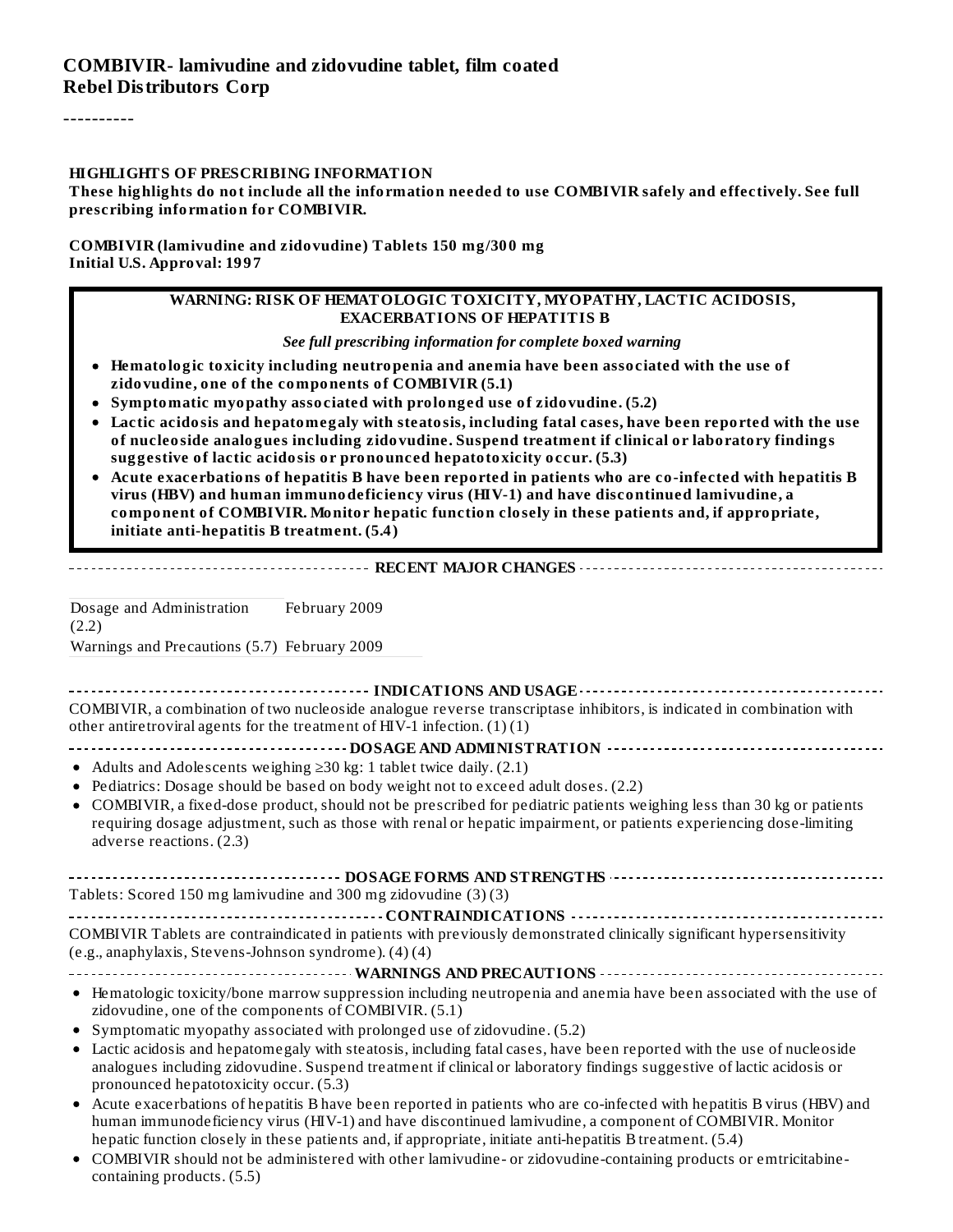- Hepatic decompensation, some fatal, has occurred in HIV-1/HCV co-infected patients receiving combination antiretroviral therapy and interferon alfa with/without ribavirin. Discontinue COMBIVIR as medically appropriate and consider dose reduction or discontinuation of interferon alfa, ribavirin, or both. (5.6)
- Exacerbation of anemia has been reported in HIV-1/HCV co-infected patients receiving ribavirin and zidovudine. Coadministration of ribavirin and zidovudine is not advised. (5.6)
- Pancreatitis: Use with caution in pediatric patients with a history of pancreatitis or other significant risk factors for  $\bullet$ pancreatitis. Discontinue treatment as clinically appropriate. (5.7)
- Immune reconstitution syndrome (5.8) and redistribution/accumulation of body fat (5.9) have been reported in patients  $\bullet$ treated with combination antiretroviral therapy.
- **ADVERSE REACTIONS** • The most commonly reported adverse reactions (incidence greater than or equal to 15%) in adult and pediatric HIV-1 clinical studies of combination lamivudine and zidovudine were headache, nausea, malaise and fatigue, nasal signs and symptoms, diarrhea, and cough. (6.1)

#### **To report SUSPECTED ADVERSE REACTIONS, contact GlaxoSmithKline at 1-888-825-5249 or FDA at 1-800- FDA-1088 or www.fda.gov/medwatch.**

**DRUG INTERACTIONS**

- Concomitant use with the following drugs should be avoided: stavudine (7.1), zalcitabine (7.1), doxorubicin (7.2).
- **•** Bone marrow suppressive/cytotoxic agents: May increase the hematologic toxicity of zidovudine. (7.3)

#### **USE IN SPECIFIC POPULATIONS**

- Pregnancy: Physicians are encouraged to register patients in the Antiretroviral Pregnancy Registry by calling 1-800- 258-4263. (8.1)
- Nursing Mothers: HIV-1 infected mothers in the United States should not breastfeed to avoid potential postnatal transmission of HIV-1. (8.3)

(8) Revised: February 2009 CMB:1PI (8) **See 17 for PATIENT COUNSELING INFORMATION.**

**Revised: 3/2010**

#### **FULL PRESCRIBING INFORMATION: CONTENTS\* WARNING: HEMATOLOGIC TOXICITY, MYOPATHY, LACTIC ACIDOSIS, EXACERBATIONS OF HEPATITIS B 1 INDICATIONS AND USAGE 2 DOSAGE AND ADMINISTRATION**

- 2.1 Adults and Adolescents Weighing ≥30 kg
- 2.2 Pediatric Patients
- 2.3 Patients Requiring Dosage Adjustment

#### **3 DOSAGE FORMS AND STRENGTHS**

#### **4 CONTRAINDICATIONS**

#### **5 WARNINGS AND PRECAUTIONS**

- 5.1 Hemotologic Toxicity/Bone Marrow Suppression
- 5.2 Myopathy
- 5.3 Lactic Acidosis/Hepatomegaly With Steatosis
- 5.4 Patients With HIV-1 and Hepatitis B Virus Co-infection
- 5.5 Use With Other, Lamivudine-, Zidovudine-, and/or Emtricitabine-Containing Products
- 5.6 Use With Interferon- and Ribavirin-Based Regimens
- 5.7 Pancreatitis
- 5.8 Immune Reconstitution Syndrome
- 5.9 Fat Redistribution
- **6 ADVERSE REACTIONS**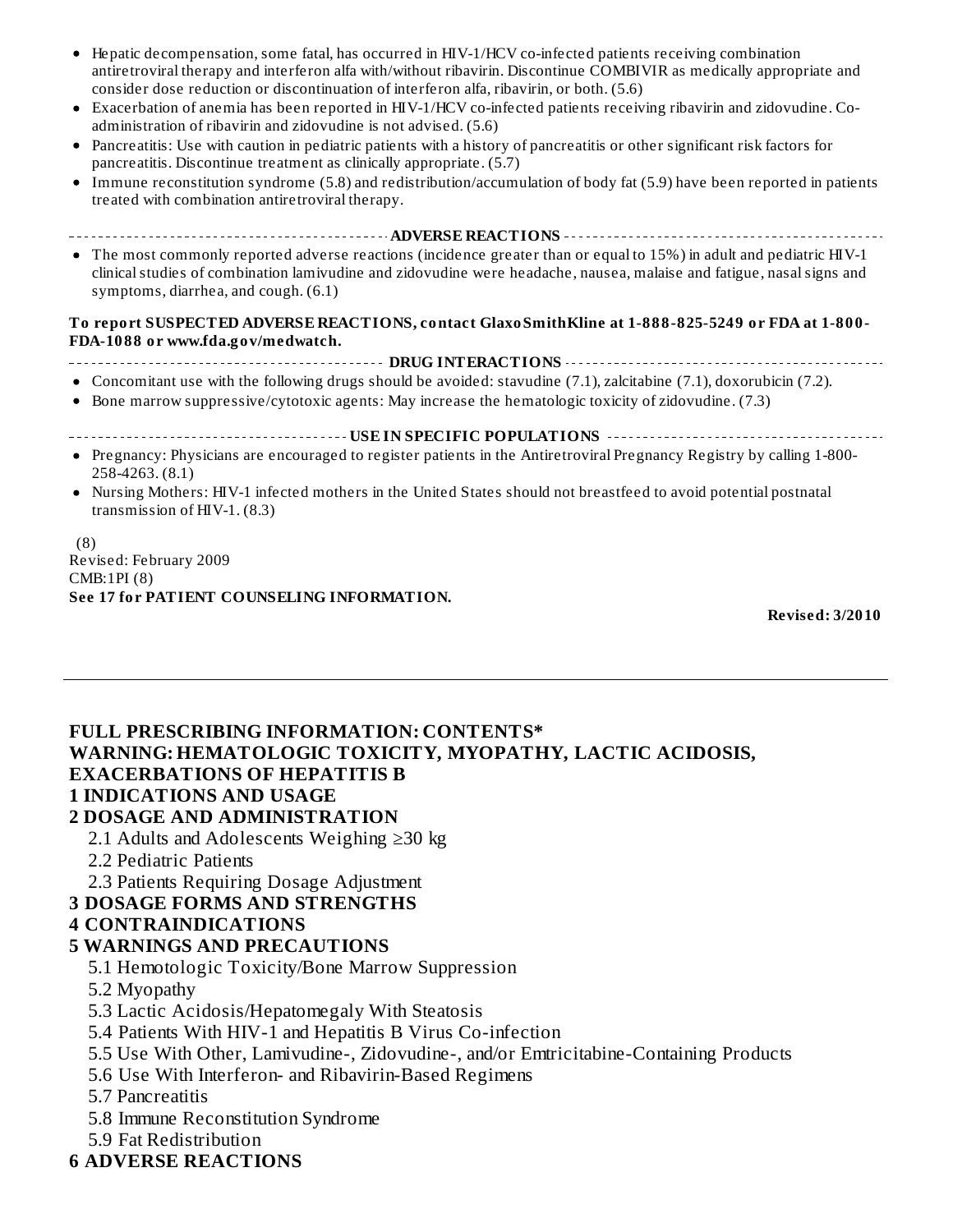6.1 Clinical Trials Experience

6.2 Postmarketing Experience

**7 DRUG INTERACTIONS**

- 7.1 Antiretroviral Agents
- 7.2 Doxorubicin
- 7.3 Hematologic/Bone Marrow Suppressive/Cytotoxic Agents
- 7.4 Interferon- and Ribavirin-Based Regimens

7.5 Trimethoprim/Sulfamethoxazole (TMP/SMX)

# **8 USE IN SPECIFIC POPULATIONS**

#### 8.1 Pregnancy

- 8.3 Nursing Mothers
- 8.4 Pediatric Use
- 8.5 Geriatric Use
- 8.6 Renal Impairment
- 8.7 Hepatic Impairment

# **10 OVERDOSAGE**

### **11 DESCRIPTION**

### **12 CLINICAL PHARMACOLOGY**

- 12.1 Mechanism of Action
- 12.3 Pharmacokinetics
- 12.4 Microbiology

### **13 NONCLINICAL TOXICOLOGY**

13.1 Carcinogenesis, Mutagenesis, Impairment of Fertility

13.2 Reproductive and Developmental Toxicology Studies

### **14 CLINICAL STUDIES**

14.1 Adults

14.2 Prevention of Maternal-Fetal HIV-1 Transmission

# **16 HOW SUPPLIED/STORAGE AND HANDLING**

### **17 PATIENT COUNSELING INFORMATION**

17.1 Advice for the Patient

\* Sections or subsections omitted from the full prescribing information are not listed.

#### **FULL PRESCRIBING INFORMATION**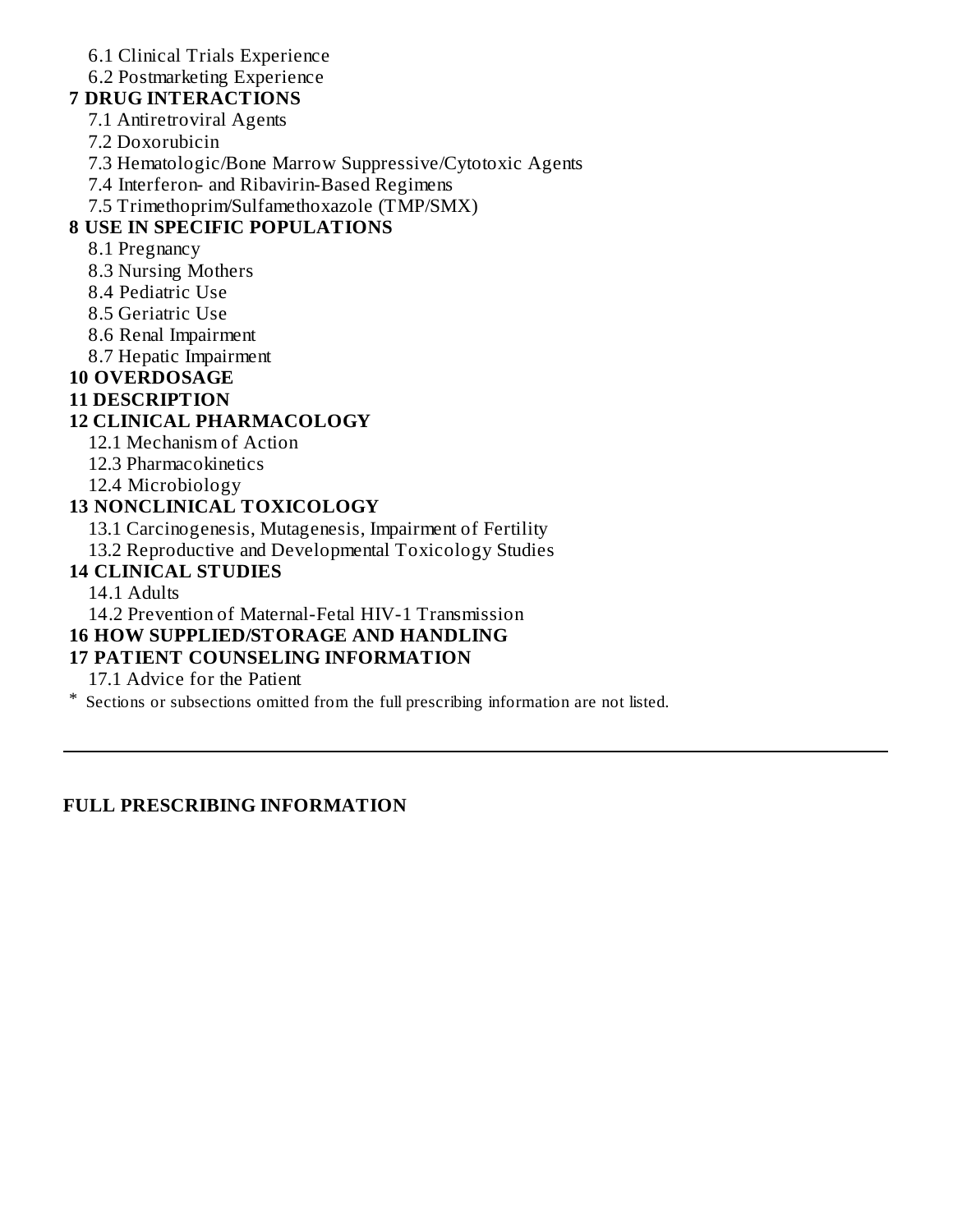#### **WARNING: HEMATOLOGIC TOXICITY, MYOPATHY, LACTIC ACIDOSIS, EXACERBATIONS OF HEPATITIS B**

**Zidovudine, one of the 2 active ingredients in COMBIVIR , has been associated with ® hematologic toxicity including neutropenia and anemia, particularly in patients with advanced HIV-1 dis eas e** *[see Warnings and Precautions (5.1)]***.**

**Prolonged us e of zidovudine has been associated with symptomatic myopathy** *[see Warnings and Precautions (5.2)]***.**

**Lactic acidosis and hepatomegaly with steatosis, including fatal cas es, have been reported with the us e of nucleoside analogues alone or in combination, including lamivudine, zidovudine, and other antiretrovirals. Suspend treatment if clinical or laboratory findings suggestive of lactic acidosis or pronounced hepatotoxicity occur** *[see Warnings and Precautions (5.3)]***.**

**Acute exacerbations of hepatitis B have been reported in patients who are co-infected with hepatitis B virus (HBV) and HIV-1 and have dis continued lamivudine, which is one component of COMBIVIR. Hepatic function should be monitored clos ely with both clinical and laboratory follow-up for at least s everal months in patients who dis continue COMBIVIR and are co-infected with HIV-1 and HBV. If appropriate, initiation of antihepatitis B therapy may be warranted** *[see Warnings and Precautions (5.4)]***.**

#### **1 INDICATIONS AND USAGE**

COMBIVIR, a combination of two nucleoside analogues, is indicated in combination with other antiretrovirals for the treatment of HIV-1 infection.

### **2 DOSAGE AND ADMINISTRATION**

### **2.1 Adults and Adoles cents Weighing ≥30 kg**

The recommended oral dose of COMBIVIR in HIV-1-infected adults and adolescents weighing greater than or equal to 30 kg is 1 tablet (containing 150 mg of lamivudine and 300 mg of zidovudine) twice daily.

### **2.2 Pediatric Patients**

The recommended oral dosage of scored COMBIVIR Tablets for pediatric patients who weigh greater than or equal to 30 kg and for whom a solid oral dosage form is appropriate is 1 tablet administered twice daily.

Before prescribing COMBIVIR Tablets, children should be assessed for the ability to swallow tablets. If a child is unable to reliably swallow a COMBIVIR tablet, the liquid oral formulations should be prescribed: EPIVIR $^\circledR$  (lamivudine) Oral Solution and RETROVIR $^\circledR$  (zidovudine) Syrup.

#### **2.3 Patients Requiring Dosage Adjustment**

Because COMBIVIR is a fixed-dose combination tablet, it should not be prescribed for pediatric patients weighing less than 30 kg or patients requiring dosage adjustment, such as those with reduced renal function (creatinine clearance less than 50 mL/min), patients with hepatic impairment, or patients experiencing dose-limiting adverse reactions. Liquid and solid oral formulations of the individual components of COMBIVIR are available for these populations.

### **3 DOSAGE FORMS AND STRENGTHS**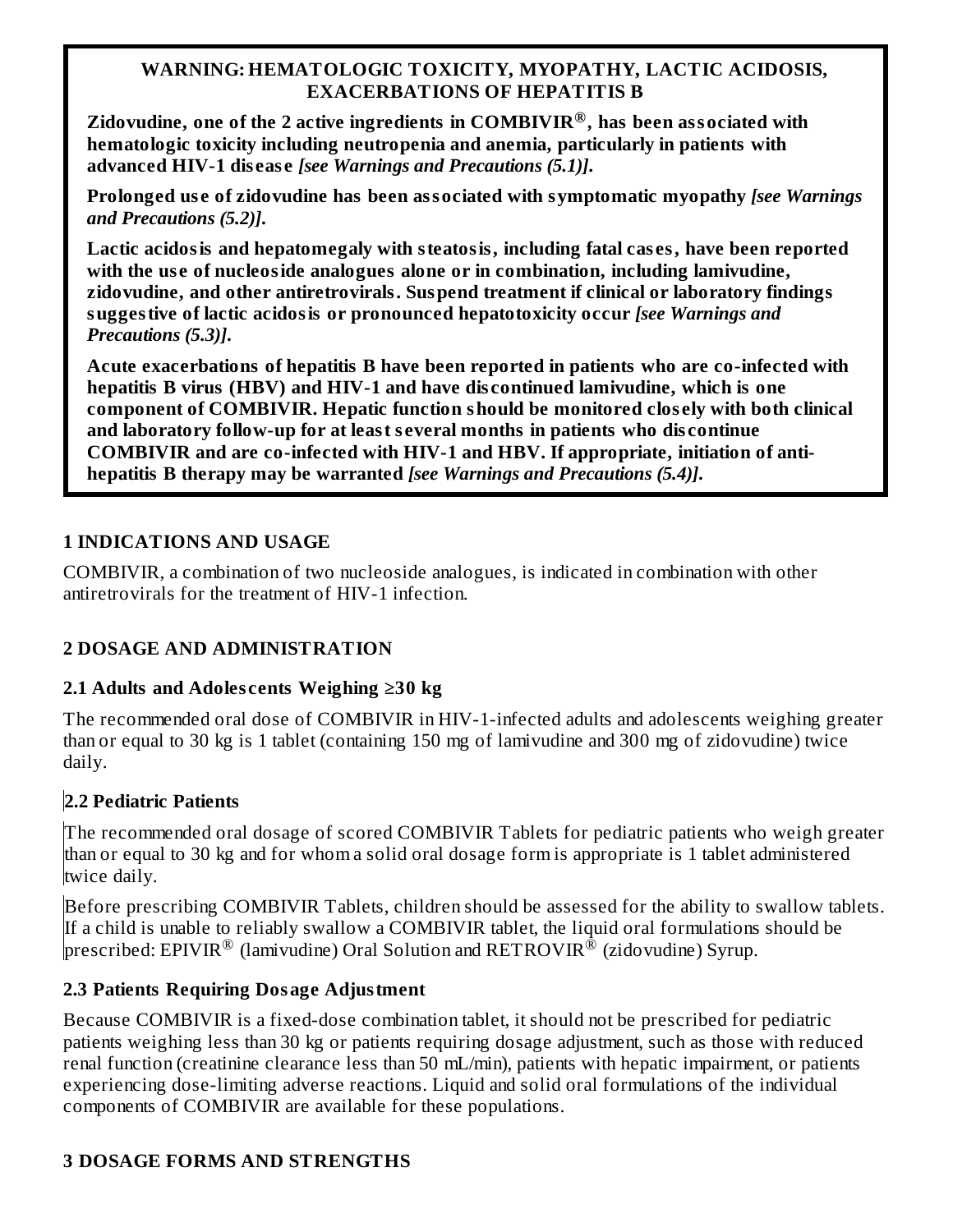COMBIVIR Tablets are white, scored, film-coated, modified capsule-shaped tablets, debossed on both tablet faces, such that when broken in half, the full "GX FC3" code is present on both halves of the tablet ("GX" on one face and "FC3" on the opposite face of the tablet).

# **4 CONTRAINDICATIONS**

COMBIVIR Tablets are contraindicated in patients with previously demonstrated clinically significant hypersensitivity (e.g., anaphylaxis, Stevens-Johnson syndrome) to any of the components of the product.

# **5 WARNINGS AND PRECAUTIONS**

# **5.1 Hemotologic Toxicity/Bone Marrow Suppression**

Zidovudine, a component of COMBIVIR, has been associated with hematologic toxicity including neutropenia and anemia, particularly in patients with advanced HIV-1 disease. COMBIVIR should be used with caution in patients who have bone marrow compromise evidenced by granulocyte count less than 1,000 cells/mm<sup>3</sup> or hemoglobin less than 9.5 g/dL *[see Adverse Reactions (6.1)]*.

Frequent blood counts are strongly recommended in patients with advanced HIV-1 disease who are treated with COMBIVIR. Periodic blood counts are recommended for other HIV-1-infected patients. If anemia or neutropenia develops, dosage interruption may be needed.

# **5.2 Myopathy**

Myopathy and myositis, with pathological changes similar to that produced by HIV-1 disease, have been associated with prolonged use of zidovudine, and therefore may occur with therapy with COMBIVIR.

# **5.3 Lactic Acidosis/Hepatomegaly With Steatosis**

Lactic acidosis and hepatomegaly with steatosis, including fatal cases, have been reported with the use of nucleoside analogues alone or in combination, including lamivudine, zidovudine, and other antiretrovirals. A majority of these cases have been in women. Obesity and prolonged nucleoside exposure may be risk factors. Particular caution should be exercised when administering COMBIVIR to any patient with known risk factors for liver disease; however, cases have also been reported in patients with no known risk factors. Treatment with COMBIVIR should be suspended in any patient who develops clinical or laboratory findings suggestive of lactic acidosis or pronounced hepatotoxicity (which may include hepatomegaly and steatosis even in the absence of marked transaminase elevations).

# **5.4 Patients With HIV-1 and Hepatitis B Virus Co-infection**

Posttreatment Exacerbations of Hepatitis: In clinical trials in non-HIV-1-infected patients treated with lamivudine for chronic HBV, clinical and laboratory evidence of exacerbations of hepatitis have occurred after discontinuation of lamivudine. These exacerbations have been detected primarily by serum ALT elevations in addition to re-emergence of hepatitis B viral DNA (HBV DNA). Although most events appear to have been self-limited, fatalities have been reported in some cases. Similar events have been reported from post-marketing experience after changes from lamivudine-containing HIV-1 treatment regimens to non-lamivudine-containing regimens in patients infected with both HIV-1 and HBV. The causal relationship to discontinuation of lamivudine treatment is unknown. Patients should be closely monitored with both clinical and laboratory follow-up for at least several months after stopping treatment. There is insufficient evidence to determine whether re-initiation of lamivudine alters the course of posttreatment exacerbations of hepatitis.

Important Differences Among Lamivudine-Containing Products: COMBIVIR Tablets contain a higher dose of the same active ingredient (lamivudine) than EPIVIR-HBV® (lamivudine) Tablets and Oral Solution. EPIVIR-HBV was developed for treating chronic hepatitis B. Safety and efficacy of lamivudine have not been established for treatment of chronic hepatitis B in patients co-infected with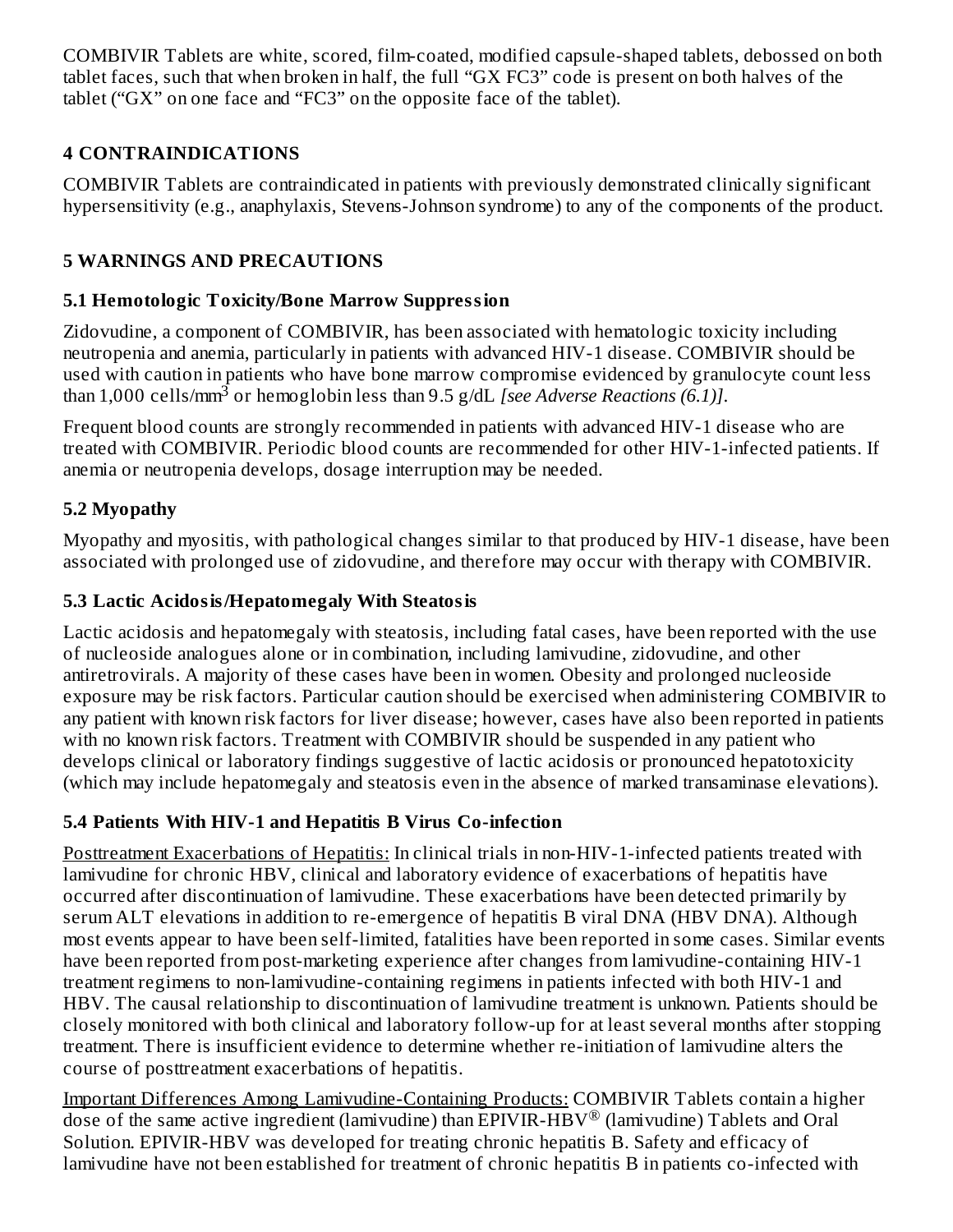### HIV-1 and HBV.

Emergence of Lamivudine-Resistant HBV: In non-HIV-infected patients treated with lamivudine for chronic hepatitis B, emergence of lamivudine-resistant HBV has been detected and has been associated with diminished treatment response (see full prescribing information for EPIVIR-HBV for additional information). Emergence of hepatitis B virus variants associated with resistance to lamivudine has also been reported in HIV-1-infected patients who have received lamivudine-containing antiretroviral regimens in the presence of concurrent infection with hepatitis B virus.

# **5.5 Us e With Other, Lamivudine-, Zidovudine-, and/or Emtricitabine-Containing Products**

COMBIVIR is a fixed-dose combination of lamivudine and zidovudine. COMBIVIR should not be administered concomitantly with other lamivudine- or zidovudine-containing products including  $EPIVIR^®$  (lamivudine) Tablets and Oral Solution,  $EPIVIR-HBV$  Tablets and Oral Solution,  $\mathsf{RETROVIR}^\circledR$  (zidovudine) Tablets, Capsules, Syrup, and IV Infusion, EPZICOM $^\circledR$  (abacavir sulfate and lamivudine) Tablets, or TRIZIVIR $^\circledR$  (abacavir sulfate, lamivudine, and zidovudine) Tablets; or emtricitabine-containing products, including  $\text{ATRIPLA}^{\circledR}$  (efavirenz, emtricitabine, and tenofovir), EMTRIVA<sup>®</sup> (emtricitabine), or TRUVADA<sup>®</sup> (emtricitabine and tenofovir).

#### **5.6 Us e With Interferon- and Ribavirin-Bas ed Regimens**

In vitro studies have shown ribavirin can reduce the phosphorylation of pyrimidine nucleoside analogues such as lamivudine and zidovudine. Although no evidence of a pharmacokinetic or pharmacodynamic interaction (e.g., loss of HIV-1/HCV virologic suppression) was seen when ribavirin was coadministered with lamivudine or zidovudine in HIV-1/HCV co-infected patients *[see Clinical Pharmacology (12.3)]*, hepatic decompensation (some fatal) has occurred in HIV-1/HCV co-infected patients receiving combination antiretroviral therapy for HIV-1 and interferon alfa with or without ribavirin**.** Patients receiving interferon alfa with or without ribavirin and COMBIVIR should be closely monitored for treatment-associated toxicities, especially hepatic decompensation, neutropenia, and anemia. Discontinuation of COMBIVIR should be considered as medically appropriate. Dose reduction or discontinuation of interferon alfa, ribavirin, or both should also be considered if worsening clinical toxicities are observed, including hepatic decompensation (e.g., Childs Pugh greater than 6) (see the complete prescribing information for interferon and ribavirin).

Exacerbation of anemia has been reported in HIV-1/HCV co-infected patients receiving ribavirin and zidovudine. Co-administration of ribavirin and zidovudine is not advised.

# **5.7 Pancreatitis**

COMBIVIR should be used with caution in patients with a history of pancreatitis or other significant risk factors for the development of pancreatitis. Treatment with COMBIVIR should be stopped immediately if clinical signs, symptoms, or laboratory abnormalities suggestive of pancreatitis occur *[see Adverse Reactions (6.1)].*

### **5.8 Immune Reconstitution Syndrome**

Immune reconstitution syndrome has been reported in patients treated with combination antiretroviral therapy, including COMBIVIR. During the initial phase of combination antiretroviral treatment, patients whose immune systems respond may develop an inflammatory response to indolent or residual opportunistic infections (such as *Mycobacterium avium* infection, cytomegalovirus, *Pneumocystis jirovecii* pneumonia [PCP], or tuberculosis), which may necessitate further evaluation and treatment.

### **5.9 Fat Redistribution**

Redistribution/accumulation of body fat including central obesity, dorsocervical fat enlargement (buffalo hump), peripheral wasting, facial wasting, breast enlargement, and "cushingoid appearance" have been observed in patients receiving antiretroviral therapy. The mechanism and long-term consequences of these events are currently unknown. A causal relationship has not been established.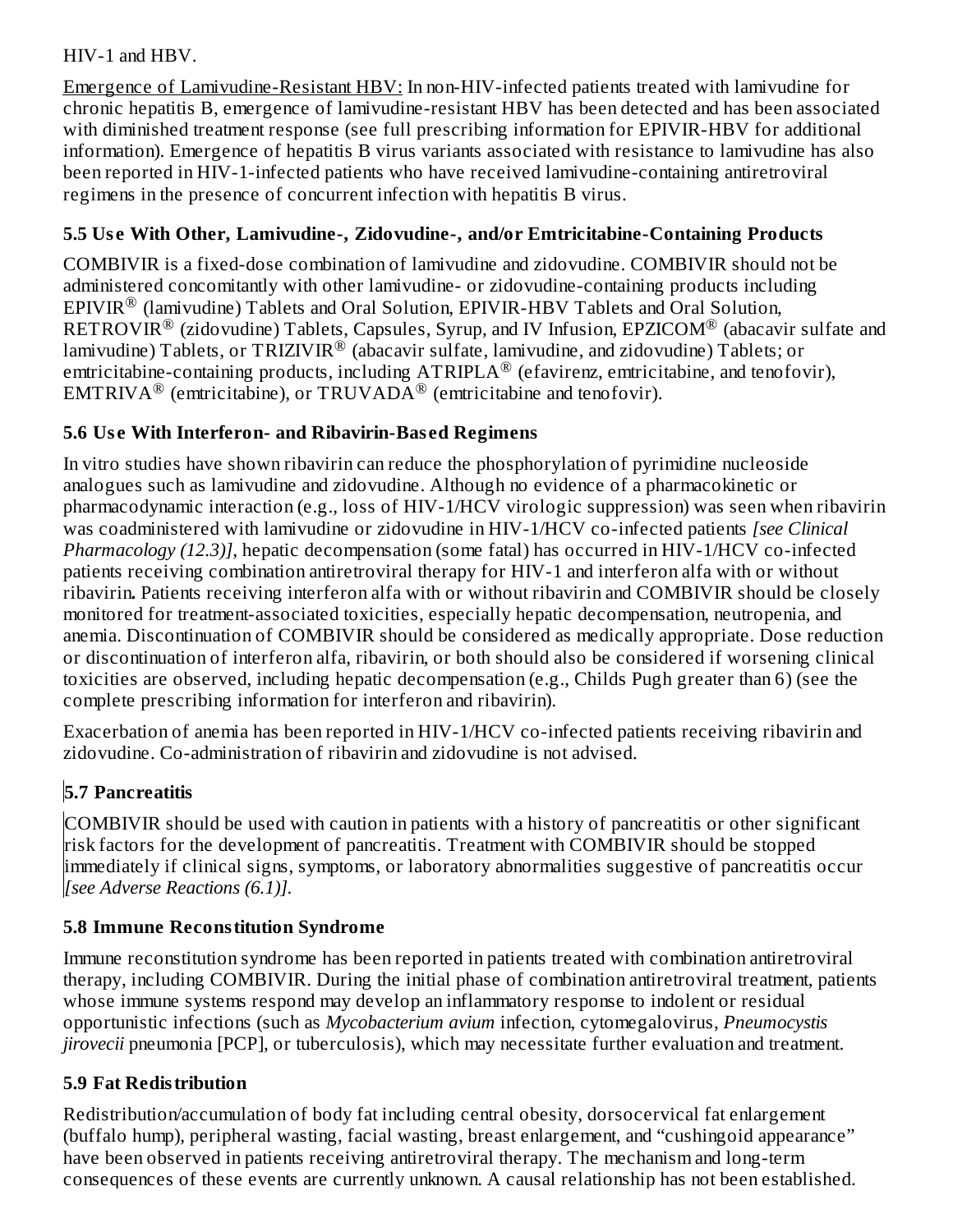#### **6 ADVERSE REACTIONS**

The following adverse reactions are discussed in greater detail in other sections of the labeling:

consequences of these events are currently unknown. A causal relationship has not been established.

- Hematologic toxicity, including neutropenia and anemia *[see Boxed Warning, Warnings and Precautions (5.1)].*
- Symptomatic myopathy *[see Boxed Warning, Warnings and Precautions (5.2)].*
- Lactic acidosis and hepatomegaly with steatosis *[see Boxed Warning, Warnings and Precautions (5.3)].*
- Acute exacerbations of hepatitis B *[see Boxed Warning, Warnings and Precautions (5.4)].*
- Hepatic decompensation in patients co-infected with HIV-1 and hepatitis C *[see Warnings and Precautions (5.6)].*
- Exacerbation of anemia in HIV-1/HCV co-infected patients receiving ribavirin and zidovudine *[see Warnings and Precautions (5.6)].*
- Pancreatitis *[see Warnings and Precautions (5.7)].*

#### **6.1 Clinical Trials Experience**

Because clinical trials are conducted under widely varying conditions, adverse reaction rates observed in the clinical trials of a drug cannot be directly compared to rates in the clinical trials of another drug and may not reflect the rates observed in practice.

Lamivudine Plus Zidovudine Administered As Separate Formulations: In 4 randomized, controlled trials of EPIVIR 300 mg per day plus RETROVIR 600 mg per day, the following selected adverse reactions and laboratory abnormalities were observed (see Tables 1 and 2).

#### **Table 1. Selected Clinical Advers e Reactions (≥5% Frequency) in 4 Controlled Clinical Trials With EPIVIR 300 mg/day and RETROVIR 600 mg/day**

|                                  | EPIVIR plus RETROVIR |
|----------------------------------|----------------------|
| <b>Adverse Reaction</b>          | $(n = 251)$          |
| <b>Body as a whole</b>           |                      |
| Headache                         | 35%                  |
| Malaise & fatigue                | 27%                  |
| Fever or chills                  | 10%                  |
| <b>Diges tive</b>                |                      |
| Nausea                           | 33%                  |
| Diarrhea                         | 18%                  |
| Nausea & vomiting                | 13%                  |
| Anorexia and/or decreased        | 10%                  |
| appetite                         |                      |
| Abdominal pain                   | 9%                   |
| Abdominal cramps                 | 6%                   |
| Dyspepsia                        | 5%                   |
| Nervous system                   |                      |
| Neuropathy                       | 12%                  |
| Insomnia & other sleep disorders | 11%                  |
| <b>Dizziness</b>                 | 10%                  |
| Depressive disorders             | 9%                   |
| Respiratory                      |                      |
| Nasal signs & symptoms           | 20%                  |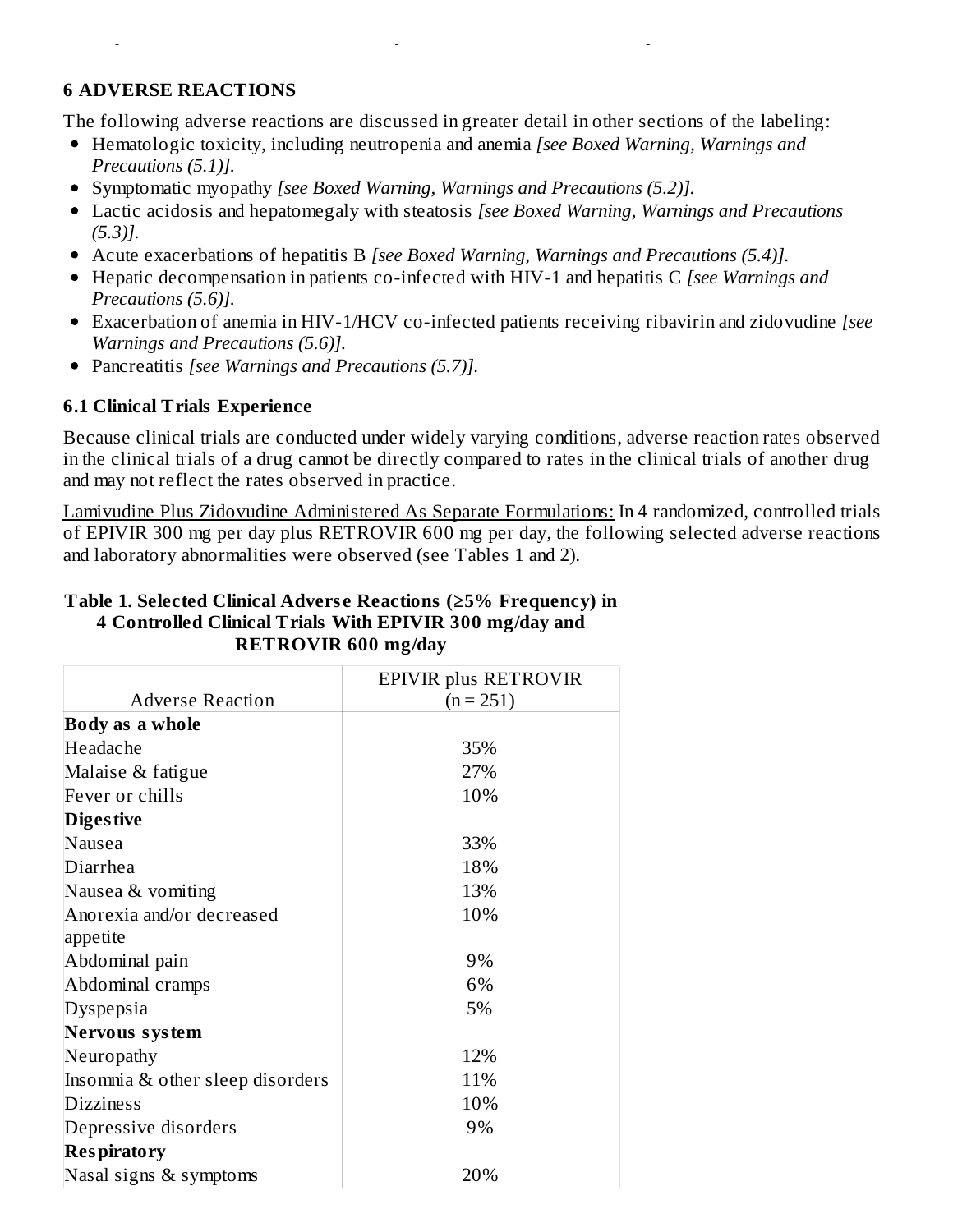| Cough                | 18% |
|----------------------|-----|
| <b>Skin</b>          |     |
| Skin rashes          | 9%  |
| Mus culos keletal    |     |
| Musculoskeletal pain | 12% |
| Myalgia              | 8%  |
| Arthralgia           | 5%  |

Pancreatitis was observed in 9 of the 2,613 adult patients (0.3%) who received EPIVIR in controlled clinical trials *[see Warnings and Precautions (5.7)]*.

Selected laboratory abnormalities observed during therapy are listed in Table 2.

#### **Table 2. Frequencies of Selected Laboratory Abnormalities Among Adults in 4 Controlled Clinical Trials of EPIVIR 300 mg/day plus RETROVIR 600 mg/day \***

| Test                                                                   | EPIVIR plus RETROVIR |  |  |  |  |
|------------------------------------------------------------------------|----------------------|--|--|--|--|
| (Abnormal Level)                                                       | % (n)                |  |  |  |  |
| Neutropenia (ANC<750/mm <sup>3</sup> )                                 | 7.2% (237)           |  |  |  |  |
| Anemia (Hgb<8.0 g/dL)                                                  | $2.9\%$ (241)        |  |  |  |  |
| Thrombocytopenia                                                       | $0.4\%$ (240)        |  |  |  |  |
| (platelets $\leq$ 50,000/mm <sup>3</sup> )                             |                      |  |  |  |  |
| $ALT$ ( $>5.0$ x ULN)                                                  | $3.7\%$ (241)        |  |  |  |  |
| $AST$ ( $>5.0$ x ULN)                                                  | $1.7\%$ (241)        |  |  |  |  |
| Bilirubin $(>2.5 x ULN)$<br>$0.8\%$ (241)                              |                      |  |  |  |  |
| Amylase $(>2.0 \times ULN)$<br>$4.2\%$ (72)                            |                      |  |  |  |  |
| $ULN = Upper limit of normal.$                                         |                      |  |  |  |  |
| $\text{ANC} = \text{Absolute neutrophil count.}$                       |                      |  |  |  |  |
| $n =$ Number of patients assessed.                                     |                      |  |  |  |  |
| $^{\ast}$ Frequencies of these laboratory abnormalities were higher in |                      |  |  |  |  |
| patients with mild laboratory abnormalities at baseline.               |                      |  |  |  |  |

### **6.2 Postmarketing Experience**

In addition to adverse reactions reported from clinical trials, the following reactions have been identified during post-approval use of EPIVIR, RETROVIR, and/or COMBIVIR. Because they are reported voluntarily from a population of unknown size, estimates of frequency cannot be made. These events have been chosen for inclusion due to a combination of their seriousness, frequency of reporting, or potential causal connection to EPIVIR, RETROVIR, and/or COMBIVIR.

Body as a Whole: Redistribution/accumulation of body fat *[see Warnings and Precautions (5.9)]*.

Cardiovascular: Cardiomyopathy.

Endocrine and Metabolic: Gynecomastia, hyperglycemia.

Gastrointestinal: Oral mucosal pigmentation, stomatitis.

General: Vasculitis, weakness.

Hemic and Lymphatic: Anemia, (including pure red cell aplasia and anemias progressing on therapy), lymphadenopathy, splenomegaly.

Hepatic and Pancreatic: Lactic acidosis and hepatic steatosis, pancreatitis, posttreatment exacerbation of hepatitis B *[see Boxed Warning, Warnings and Precautions (5.3), (5.4), (5.7)]*.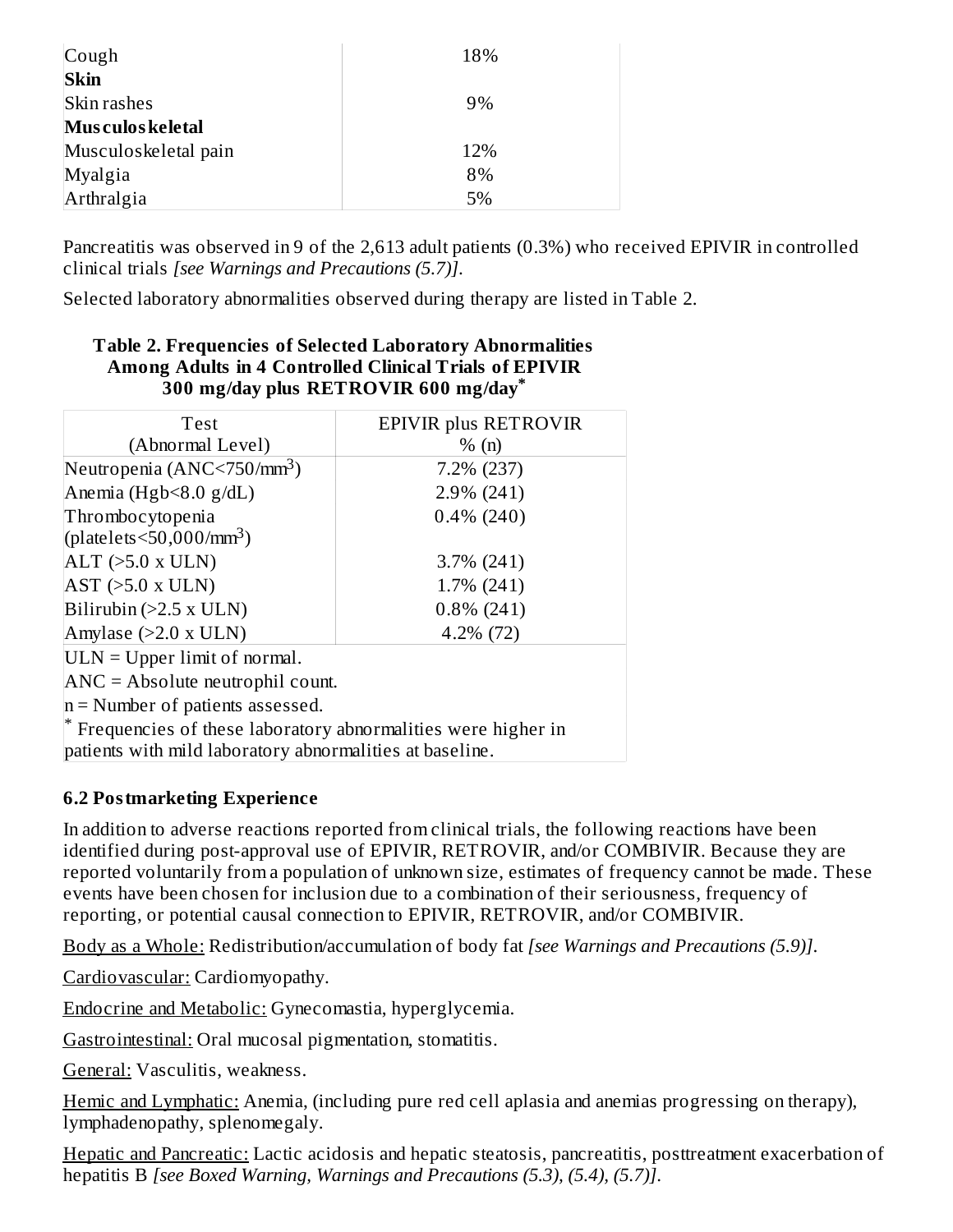Hypersensitivity: Sensitization reactions (including anaphylaxis), urticaria.

Musculoskeletal: Muscle weakness, CPK elevation, rhabdomyolysis.

Nervous: Paresthesia, peripheral neuropathy, seizures.

Respiratory: Abnormal breath sounds/wheezing.

Skin: Alopecia, erythema multiforme, Stevens-Johnson syndrome.

# **7 DRUG INTERACTIONS**

No drug interaction studies have been conducted using COMBIVIR Tablets *[see Clinical Pharmacology (12.3)]*.

# **7.1 Antiretroviral Agents**

Lamivudine:*Zalcitabine:* Lamivudine and zalcitabine may inhibit the intracellular phosphorylation of one another. Therefore, use of COMBIVIR in combination with zalcitabine is not recommended.

Zidovudine:*Stavudine:* Concomitant use of COMBIVIR with stavudine should be avoided since an antagonistic relationship with zidovudine has been demonstrated in vitro.

*Nucleoside Analogues Affecting DNA Replication:* Some nucleoside analogues affecting DNA replication, such as ribavirin, antagonize the in vitro antiviral activity of zidovudine against HIV-1; concomitant use of such drugs should be avoided.

# **7.2 Doxorubicin**

Zidovudine: Concomitant use of COMBIVIR with doxorubicin should be avoided since an antagonistic relationship with zidovudine has been demonstrated in vitro.

# **7.3 Hematologic/Bone Marrow Suppressive/Cytotoxic Agents**

Zidovudine: Coadministration of ganciclovir, interferon alfa, ribavirin, and other bone marrow suppressive or cytotoxic agents may increase the hematologic toxicity of zidovudine.

### **7.4 Interferon- and Ribavirin-Bas ed Regimens**

Lamivudine: Although no evidence of a pharmacokinetic or pharmacodynamic interaction (e.g., loss of HIV-1/HCV virologic suppression) was seen when ribavirin was coadministered with lamivudine in HIV-1/HCV co-infected patients, hepatic decompensation (some fatal) has occurred in HIV-1/HCV coinfected patients receiving combination antiretroviral therapy for HIV-1 and interferon alfa with or without ribavirin *[see Warnings and Precautions (5.5), Clinical Pharmacology (12.3)]*.

### **7.5 Trimethoprim/Sulfamethoxazole (TMP/SMX)**

Lamivudine: No change in dose of either drug is recommended. There is no information regarding the effect on lamivudine pharmacokinetics of higher doses of TMP/SMX such as those used to treat PCP.

# **8 USE IN SPECIFIC POPULATIONS**

### **8.1 Pregnancy**

Pregnancy Category C.

Fetal Risk Summary: There are no adequate and well-controlled studies of COMBIVIR (lamivudine and zidovudine) in pregnant women. Clinical trial data demonstrate that maternal zidovudine treatment during pregnancy reduces vertical transmission of HIV-1 infection to the fetus. Animal reproduction studies performed with lamivudine and zidovudine showed increased embryotoxicity and fetal malformations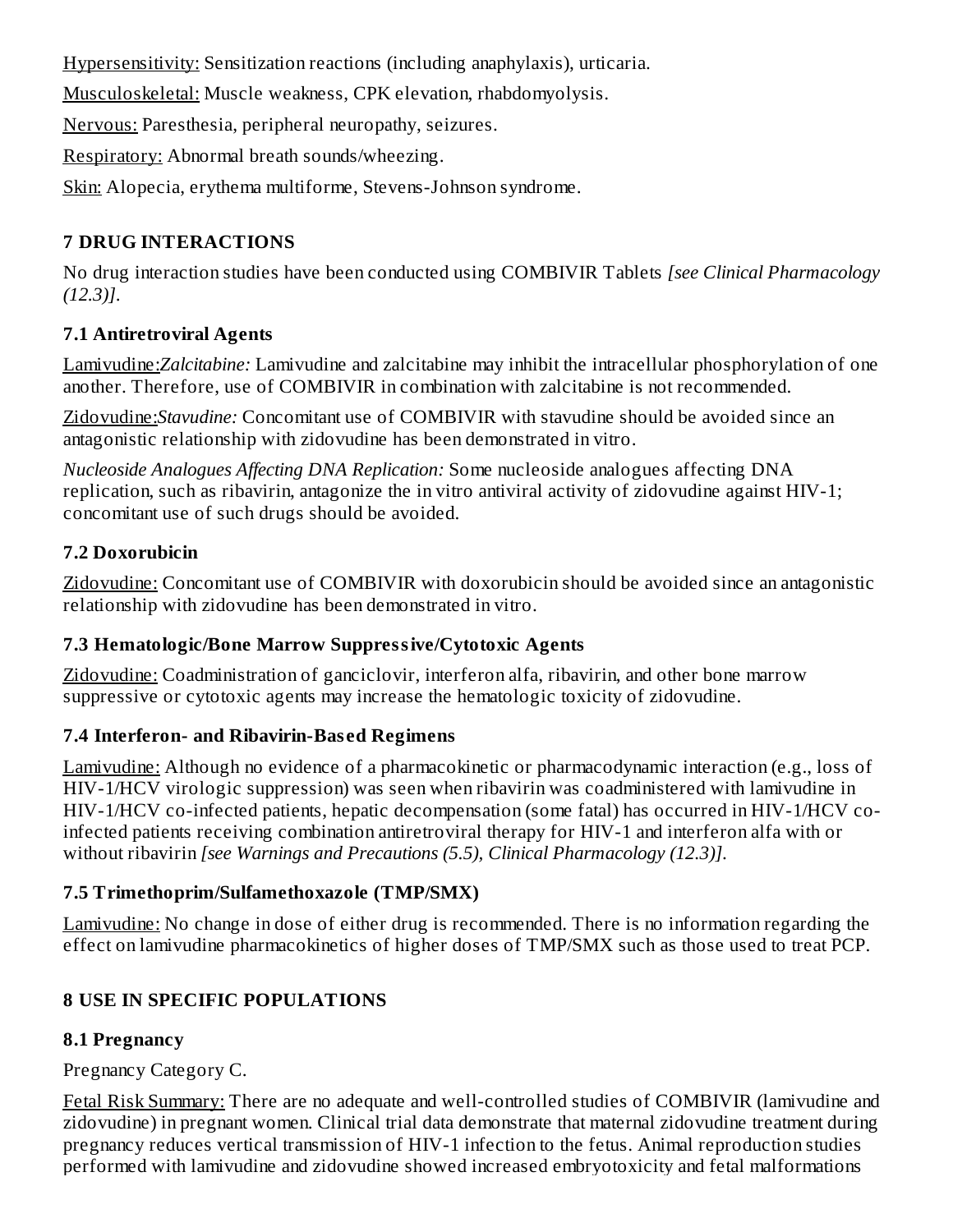(zidovudine), and increased embryolethality (lamivudine). COMBIVIR should be used during pregnancy only if the potential benefit justifies the potential risk to the fetus.

*Antiretroviral Pregnancy Registry:* To monitor maternal-fetal outcomes of pregnant women exposed to COMBIVIR and other antiretroviral agents, an Antiretroviral Pregnancy Registry has been established. Physicians are encouraged to register patients by calling 1-800-258-4263.

Clinical Considerations: Treatment of HIV during pregnancy optimizes the health of both mother and fetus. Clinical trial data reviewed by FDA demonstrate that maternal zidovudine treatment significantly reduces vertical transmission of HIV-1 infection to the fetus *[see Clinical Studies (14.2)]*. Published data suggest that combination antiretroviral regimens may reduce the rate of vertical transmission even further.

Pharmacokinetics of lamivudine and zidovudine in pregnant women are similar to the pharmacokinetics in nonpregnant women. No dose adjustments are needed during pregnancy.

In a clinical trial, adverse events among HIV-1-infected women were not different among untreated women and women treated with zidovudine. It is not known whether risks of adverse events associated with lamivudine are altered in pregnant women compared with other HIV-1-infected patients (see Human data below).

Data:*Human Data: Lamivudine:* Lamivudine pharmacokinetics were studied in pregnant women during 2 clinical studies conducted in South Africa. The study assessed pharmacokinetics in: 16 women at 36 weeks gestation using 150 mg lamivudine twice daily with zidovudine, 10 women at 38 weeks gestation using 150 mg lamivudine twice daily with zidovudine, and 10 women at 38 weeks gestation using lamivudine 300 mg twice daily without other antiretrovirals. Lamivudine pharmacokinetics in pregnant women were similar to those seen in nonpregnant adults and in postpartum women. Lamivudine concentrations were generally similar in maternal, neonatal, and umbilical cord serum samples.

*Zidovudine:* A randomized, double-blind, placebo-controlled trial was conducted in HIV-1-infected pregnant women to determine the utility of zidovudine for the prevention of maternal-fetal HIV-1 transmission. Zidovudine treatment during pregnancy reduced the rate of maternal-fetal HIV-1 transmission from 24.9% for infants born to placebo-treated mothers to 7.8% for infants born to mothers treated with zidovudine. There were no differences in pregnancy-related adverse events between the treatment groups. Congenital abnormalities occurred with similar frequency between neonates born to mothers who received zidovudine and neonates born to mothers who received placebo. The observed abnormalities included problems in embryogenesis (prior to 14 weeks) or were recognized on ultrasound before or immediately after initiation of study drug *[see Clinical Studies (14.2)]*.

Zidovudine pharmacokinetics were studied in a Phase 1 study of 8 women during the last trimester of pregnancy. As pregnancy progressed, there was no evidence of drug accumulation. The pharmacokinetics of zidovudine were similar to that of nonpregnant adults. Consistent with passive transmission of the drug across the placenta, zidovudine concentrations in neonatal plasma at birth were essentially equal to those in maternal plasma at delivery.

*Animal Data: Lamivudine:* Animal reproduction studies performed at oral doses up to 130 and 60 times the adult dose in rats and rabbits, respectively, revealed no evidence of teratogenicity due to lamivudine. Increased early embryolethality occurred in rabbits at exposure levels similar to those in humans. However, there was no indication of this effect in rats at exposure levels up to 35 times those in humans. Based on animal studies, lamivudine crosses the placenta and is transferred to the fetus *[see Nonclinical Toxicology (13.2)].*

*Zidovudine:* Increased fetal resorptions occurred in pregnant rats and rabbits treated with doses of zidovudine that produced drug plasma concentrations 66 to 226 times (rats) and 12 to 87 times (rabbits) the mean steady-state peak human plasma concentration following a single 100-mg dose of zidovudine. There were no other reported developmental anomalies. In another developmental toxicity study, pregnant rats received zidovudine up to near-lethal doses that produced peak plasma concentrations 350 times peak human plasma concentrations (300 times the daily AUC in humans given 600 mg/day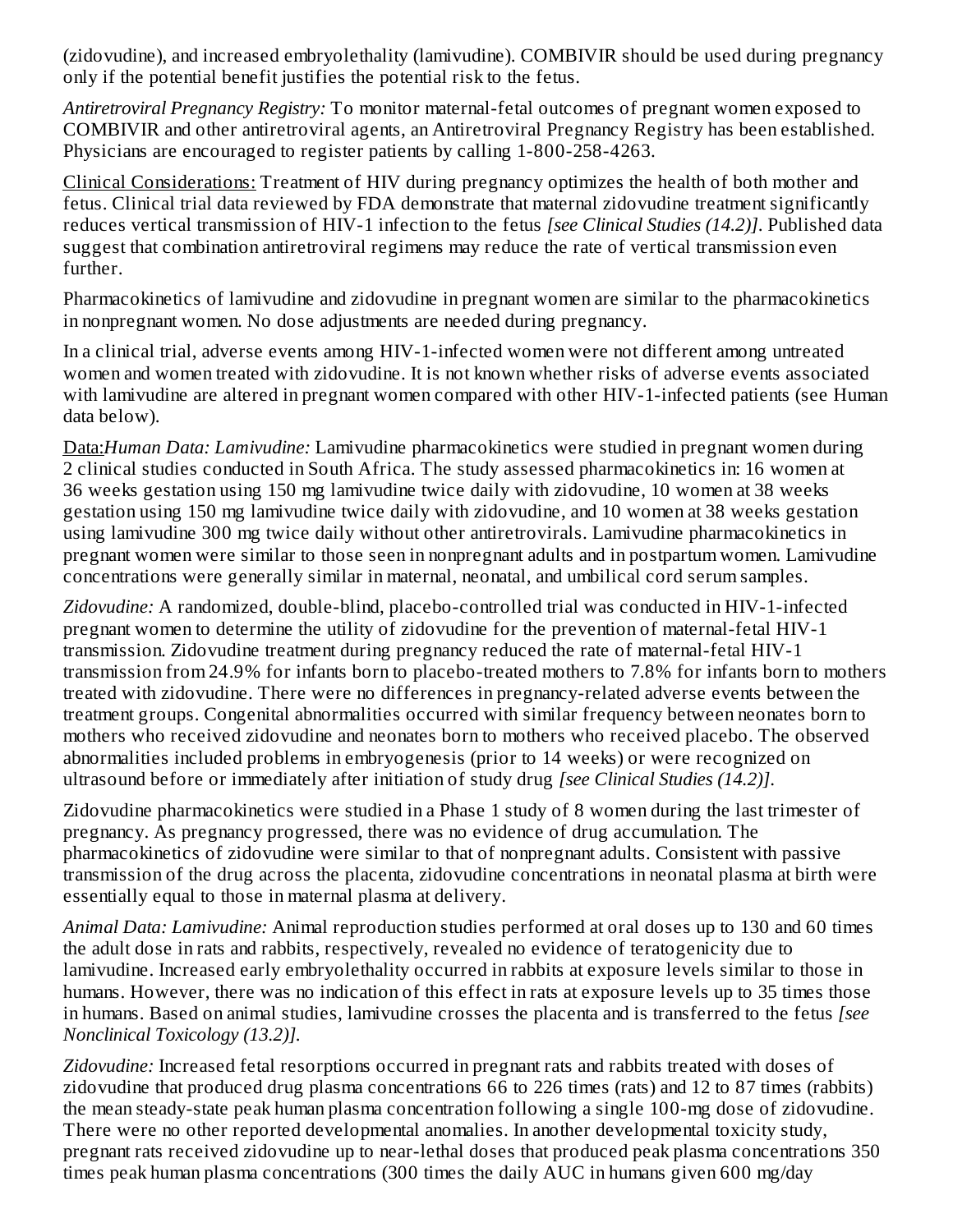zidovudine). This dose was associated with marked maternal toxicity and an increased incidence of fetal malformations. However, there were no signs of teratogenicity at doses up to one fifth the lethal dose *[see Nonclinical Toxicology(13.2)]*.

#### **8.3 Nursing Mothers**

The Centers for Disease Control and Prevention recommend that HIV-1-infected mothers in the United States not breastfeed their infants to avoid risking postnatal transmission of HIV-1 infection. Because of both the potential for HIV-1 transmission and serious adverse reactions in nursing infants, mothers should be instructed not to breastfeed if they are receiving COMBIVIR.

Although no studies of COMBIVIR excretion in breast milk have been performed, lactation studies performed with lamivudine and zidovudine show that both drugs are excreted in human breast milk. Samples of breast milk obtained from 20 mothers receiving lamivudine monotherapy (300 mg twice daily) or combination therapy (150 mg lamivudine twice daily and 300 mg zidovudine twice daily) had measurable concentrations of lamivudine. In another study, after administration of a single dose of 200 mg zidovudine to 13 HIV-1-infected women, the mean concentration of zidovudine was similar in human milk and serum.

### **8.4 Pediatric Us e**

COMBIVIR should not be administered to pediatric patients weighing less than 30 kg, because it is a fixed-dose combination that cannot be adjusted for this patient population.

### **8.5 Geriatric Us e**

Clinical studies of COMBIVIR did not include sufficient numbers of subjects aged 65 and over to determine whether they respond differently from younger subjects. In general, dose selection for an elderly patient should be cautious, reflecting the greater frequency of decreased hepatic, renal, or cardiac function, and of concomitant disease or other drug therapy. COMBIVIR is not recommended for patients with impaired renal function (i.e., creatinine clearance less than 50 mL/min) because it is a fixed-dose combination that cannot be adjusted.

#### **8.6 Renal Impairment**

Reduction of the dosages of lamivudine and zidovudine is recommended for patients with impaired renal function. Patients with creatinine clearance less than 50 mL/min should not receive COMBIVIR because it is a fixed-dose combination that cannot be adjusted*.*

### **8.7 Hepatic Impairment**

A reduction in the daily dose of zidovudine may be necessary in patients with mild to moderate impaired hepatic function or liver cirrhosis. COMBIVIR is not recommended for patients with impaired hepatic function because it is a fixed-dose combination that cannot be adjusted.

### **10 OVERDOSAGE**

**COMBIVIR:** There is no known antidote for COMBIVIR.

**Lamivudine:** One case of an adult ingesting 6 grams of lamivudine was reported; there were no clinical signs or symptoms noted and hematologic tests remained normal. Because a negligible amount of lamivudine was removed via (4-hour) hemodialysis, continuous ambulatory peritoneal dialysis, and automated peritoneal dialysis, it is not known if continuous hemodialysis would provide clinical benefit in a lamivudine overdose event.

**Zidovudine:** Acute overdoses of zidovudine have been reported in pediatric patients and adults. These involved exposures up to 50 grams. The only consistent findings were nausea and vomiting. Other reported occurrences included headache, dizziness, drowsiness, lethargy, confusion, and 1 report of a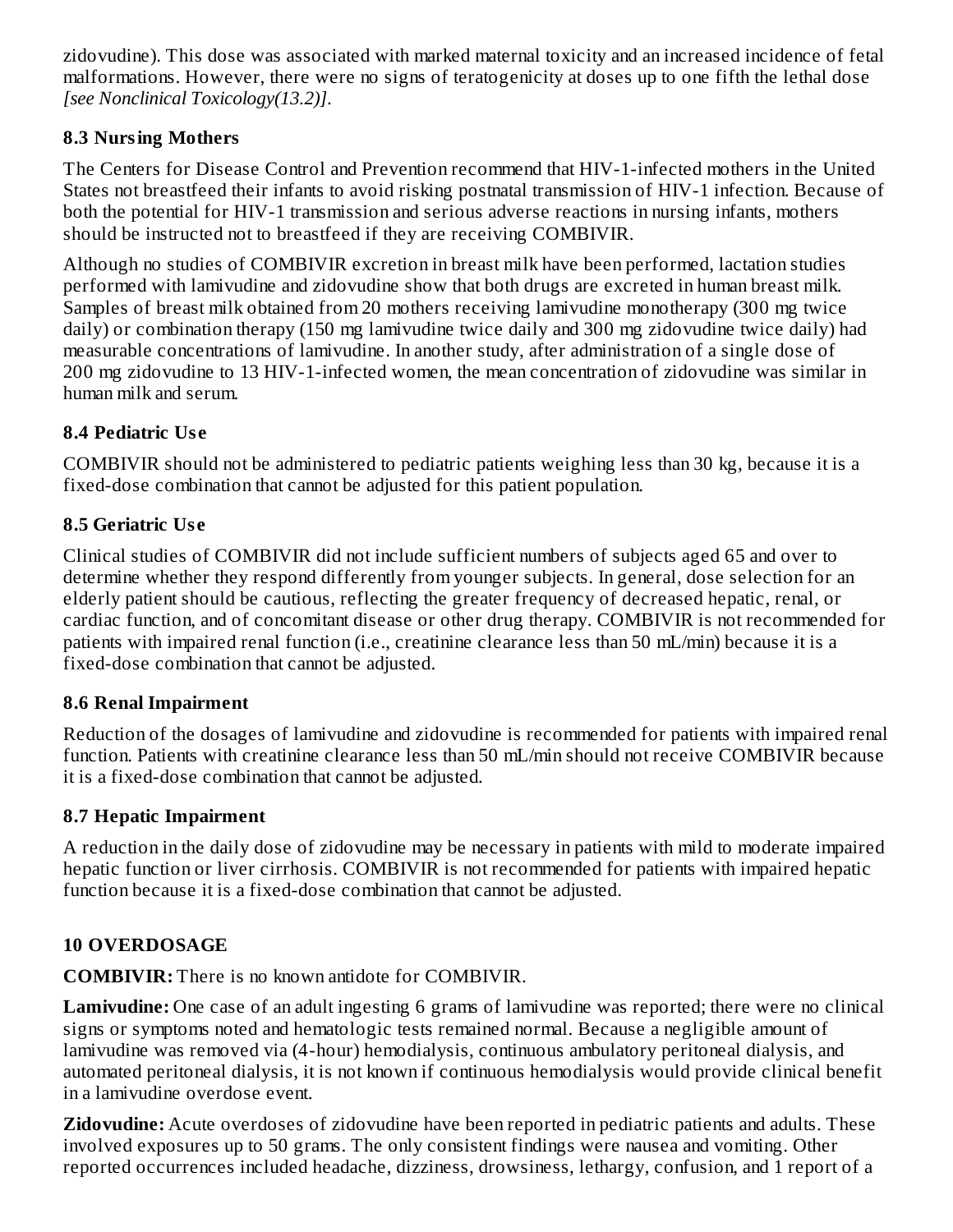grand mal seizure. Hematologic changes were transient. All patients recovered. Hemodialysis and peritoneal dialysis appear to have a negligible effect on the removal of zidovudine, while elimination of its primary metabolite, 3′-azido-3′-deoxy-5′-*O*-β-*D*-glucopyranuronosylthymidine (GZDV), is enhanced.

# **11 DESCRIPTION**

COMBIVIR: COMBIVIR Tablets are combination tablets containing lamivudine and zidovudine. Lamivudine (EPIVIR) and zidovudine (RETROVIR, azidothymidine, AZT, or ZDV) are synthetic nucleoside analogues with activity against HIV-1.

COMBIVIR Tablets are for oral administration. Each film-coated tablet contains 150 mg of lamivudine, 300 mg of zidovudine, and the inactive ingredients colloidal silicon dioxide, hypromellose, magnesium stearate, microcrystalline cellulose, polyethylene glycol, polysorbate 80, sodium starch glycolate, and titanium dioxide.

Lamivudine: The chemical name of lamivudine is (2R,cis)-4-amino-1-(2-hydroxymethyl-1,3-oxathiolan-5-yl)-(1H)-pyrimidin-2-one. Lamivudine is the (-)enantiomer of a dideoxy analogue of cytidine. Lamivudine has also been referred to as (-)2′,3′-dideoxy, 3′-thiacytidine. It has a molecular formula of  $\rm{C_8H_{11}N_3O_3S}$  and a molecular weight of 229.3. It has the following structural formula:



Lamivudine is a white to off-white crystalline solid with a solubility of approximately 70 mg/mL in water at 20°C.

Zidovudine: The chemical name of zidovudine is 3′-azido-3′-deoxythymidine. It has a molecular formula of  $C_{10}H_{13}N_5O_4$  and a molecular weight of 267.24. It has the following structural formula:



Zidovudine is a white to beige, odorless, crystalline solid with a solubility of 20.1 mg/mL in water at 25°C.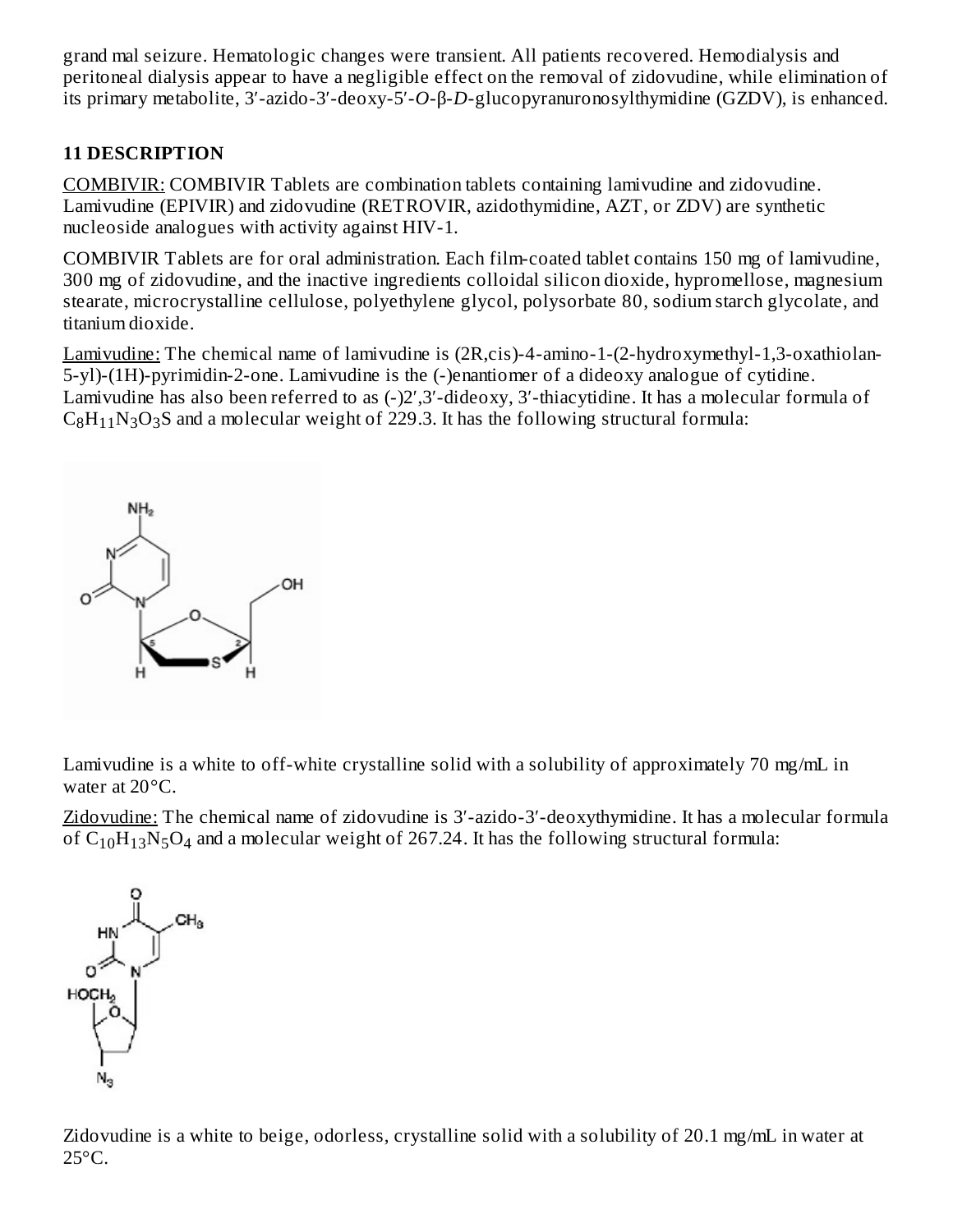### **12 CLINICAL PHARMACOLOGY**

#### **12.1 Mechanism of Action**

COMBIVIR is an antiviral agent *[see Clinical Pharmacology (12.4)]*.

#### **12.3 Pharmacokinetics**

Pharmacokinetics in Adults:*COMBIVIR:* One COMBIVIR Tablet was bioequivalent to 1 EPIVIR Tablet (150 mg) plus 1 RETROVIR Tablet (300 mg) following single-dose administration to fasting healthy subjects ( $n = 24$ ).

*Lamivudine:* The pharmacokinetic properties of lamivudine in fasting patients are summarized in Table 3. Following oral administration, lamivudine is rapidly absorbed and extensively distributed. Binding to plasma protein is low. Approximately 70% of an intravenous dose of lamivudine is recovered as unchanged drug in the urine. Metabolism of lamivudine is a minor route of elimination. In humans, the only known metabolite is the trans-sulfoxide metabolite (approximately 5% of an oral dose after 12 hours).

*Zidovudine:* The pharmacokinetic properties of zidovudine in fasting patients are summarized in Table 3. Following oral administration, zidovudine is rapidly absorbed and extensively distributed. Binding to plasma protein is low. Zidovudine is eliminated primarily by hepatic metabolism. The major metabolite of zidovudine is GZDV. GZDV area under the curve (AUC) is about 3-fold greater than the zidovudine AUC. Urinary recovery of zidovudine and GZDV accounts for 14% and 74% of the dose following oral administration, respectively. A second metabolite, 3′-amino-3′-deoxythymidine (AMT), has been identified in plasma. The AMT AUC was one fifth of the zidovudine AUC.

#### **Table 3. Pharmacokinetic Parameters for Lamivudine and Zidovudine in \* Adults**

| Parameter                     | Lamivudine                        |          | Zidovudine      |           |  |
|-------------------------------|-----------------------------------|----------|-----------------|-----------|--|
| Oral bioavailability (%)      | $86 \pm 16$                       | $N = 12$ | $64 \pm 10$     | $n = 5$   |  |
| Apparent volume of            | $1.3 \pm 0.4$                     | $N = 20$ | $1.6 \pm 0.6$   | $n = 8$   |  |
| distribution $(L/kg)$         |                                   |          |                 |           |  |
| Plasma protein binding (%)    | $<$ 36                            |          | $38$            |           |  |
| CSF:plasma ratio <sup>†</sup> | 0.12 [0.04 to $n = 38^{\ddagger}$ |          | $0.60$ $[0.04]$ | $N = 39§$ |  |
|                               | 0.47]                             |          | to $2.62$ ]     |           |  |
| Systemic clearance (L/hr/kg)  | $0.33 \pm 0.06$                   | $N = 20$ | $1.6 \pm 0.6$   | $n = 6$   |  |
| Renal clearance (L/hr/kg)     | $0.22 \pm 0.06$                   | $N = 20$ | $0.34 \pm 0.05$ | $n = 9$   |  |
| Elimination half-life $(hr)$  | 5 to 7                            |          | $0.5$ to 3      |           |  |
|                               |                                   |          |                 |           |  |

 $*$  Data presented as mean  $\pm$  standard deviation except where noted.

<sup>†</sup> Median [range].

Children. ‡

§ Adults.

Approximate range. ║

*Effect of Food on Absorption of COMBIVIR:* COMBIVIR may be administered with or without food. The extent of lamivudine and zidovudine absorption (AUC) following administration of COMBIVIR with food was similar when compared to fasting healthy subjects  $(n = 24)$ .

Special Populations:

*Pregnancy: See Use in Specific Populations (8.1)*.

*COMBIVIR:* No data are available.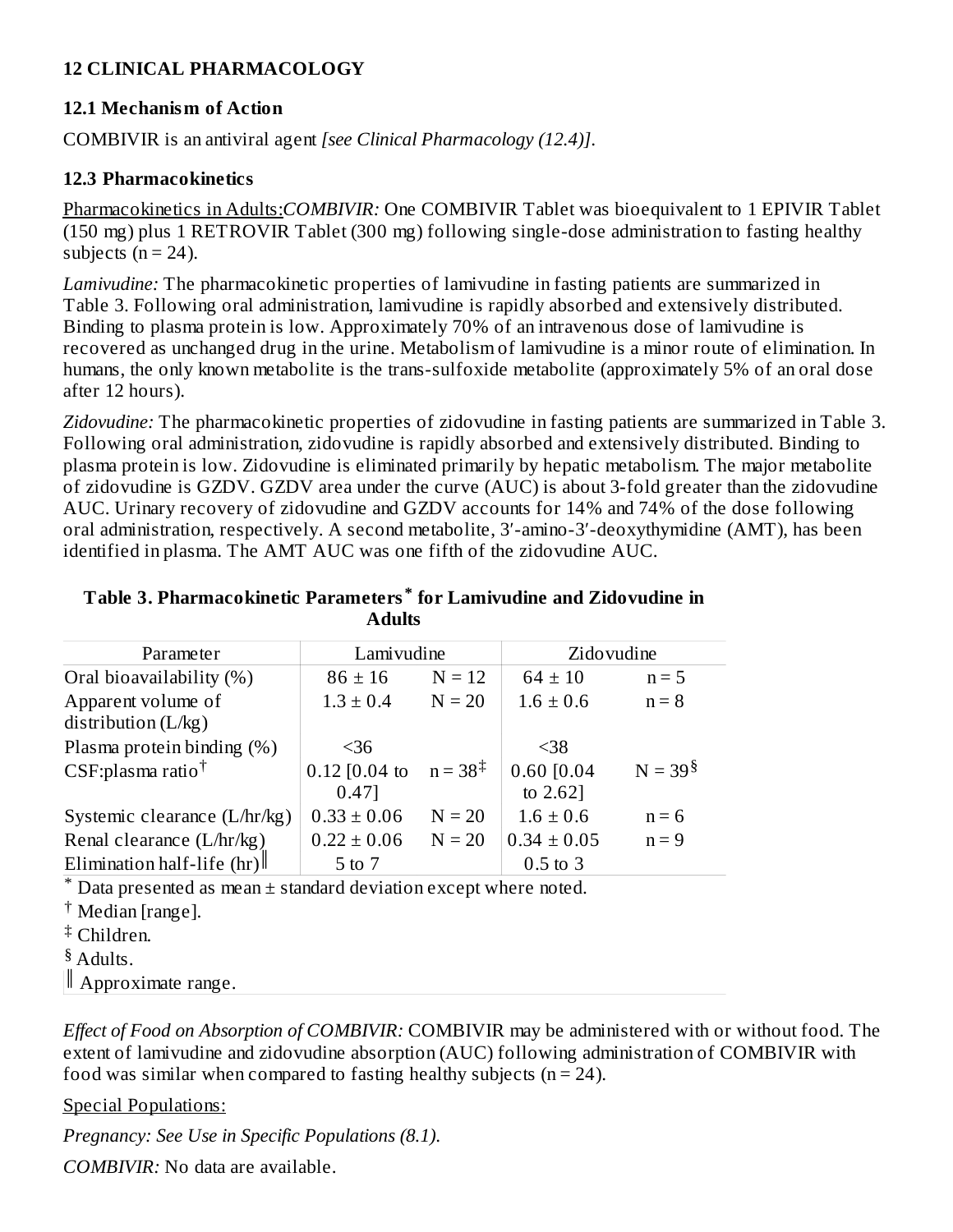*Zidovudine:* Zidovudine pharmacokinetics has been studied in a Phase 1 study of 8 women during the last trimester of pregnancy. As pregnancy progressed, there was no evidence of drug accumulation. The pharmacokinetics of zidovudine was similar to that of nonpregnant adults. Consistent with passive transmission of the drug across the placenta, zidovudine concentrations in neonatal plasma at birth were essentially equal to those in maternal plasma at delivery. Although data are limited, methadone maintenance therapy in 5 pregnant women did not appear to alter zidovudine pharmacokinetics. In a nonpregnant adult population, a potential for interaction has been identified.

*Nursing Mothers: See Use in Specific Populations (8.3)*.

Pediatric Patients: COMBIVIR should not be administered to pediatric patients weighing less than 30 kg.

Geriatric Patients: The pharmacokinetics of lamivudine and zidovudine have not been studied in patients over 65 years of age.

Gender: A pharmacokinetic study in healthy male ( $n = 12$ ) and female ( $n = 12$ ) subjects showed no gender differences in zidovudine exposure (AUC $_{\infty}$ ) or lamivudine AUC $_{\infty}$  normalized for body weight.

Race: *Lamivudine:* There are no significant racial differences in lamivudine pharmacokinetics.

*Zidovudine:* The pharmacokinetics of zidovudine with respect to race have not been determined.

Drug Interactions: *See Drug Interactions (7.0).*

No drug interaction studies have been conducted using COMBIVIR Tablets. However, Table 4 presents drug interaction information for the individual components of COMBIVIR.

*Lamivudine Plus Zidovudine:* No clinically significant alterations in lamivudine or zidovudine pharmacokinetics were observed in 12 asymptomatic HIV-1-infected adult patients given a single dose of zidovudine (200 mg) in combination with multiple doses of lamivudine (300 mg q 12 hr).

#### **Table 4. Effect of Coadministered Drugs on Lamivudine and Zidovudine AUC \***

#### **Note: ROUTINE DOSE MODIFICATION OF LAMIVUDINE AND ZIDOVUDINE IS NOT WARRANTED WITH COADMINISTRATION OF THE FOLLOWING DRUGS.**

| <b>Drugs That May Alter Lamivudine Blood Concentrations</b> |        |             |                                    |                                     |                     |  |  |
|-------------------------------------------------------------|--------|-------------|------------------------------------|-------------------------------------|---------------------|--|--|
|                                                             |        |             |                                    | Lamivudine<br><b>Concentrations</b> | Concentration<br>of |  |  |
| <b>Coadministered Lamivudine</b>                            |        |             |                                    |                                     | Coadminis tered     |  |  |
| <b>Drug and Dose</b>                                        | Dose   | n           | <b>AUC</b>                         | <b>Variability</b>                  | Drug                |  |  |
| Nelfinavir                                                  | single | 11          | ↑AUC                               | 95% CI:                             | $\leftrightarrow$   |  |  |
| 750 mg q 8 hr x 7 150 mg                                    |        |             | 10%                                | 1\% to 20\%                         |                     |  |  |
| to 10 days                                                  |        |             |                                    |                                     |                     |  |  |
| Trimethoprim                                                | single | 14          | <b>AUC</b>                         | 90% CI:                             | $\leftrightarrow$   |  |  |
| $160$ mg/                                                   | 300 mg |             | 43%                                | $32\%$ to                           |                     |  |  |
| Sulfamethoxazole                                            |        |             |                                    | 55%                                 |                     |  |  |
| 800 mg daily x                                              |        |             |                                    |                                     |                     |  |  |
| 5 days                                                      |        |             |                                    |                                     |                     |  |  |
| <b>Drugs That May Alter Zidovudine Blood Concentrations</b> |        |             |                                    |                                     |                     |  |  |
|                                                             |        |             | <b>Zidovudine</b><br>Concentration |                                     |                     |  |  |
|                                                             |        |             |                                    | Concentrations                      | оf                  |  |  |
| Coadminis tered   Zidovudine                                |        |             |                                    |                                     | Coadminis tered     |  |  |
| <b>Drug and Dose</b>                                        | Dose   | $\mathbf n$ | <b>AUC</b>                         | Variability                         | Drug                |  |  |

| Atovaquone | 200 mg q   14   $\uparrow$ AUC   Range |  |  |  |  |
|------------|----------------------------------------|--|--|--|--|
|------------|----------------------------------------|--|--|--|--|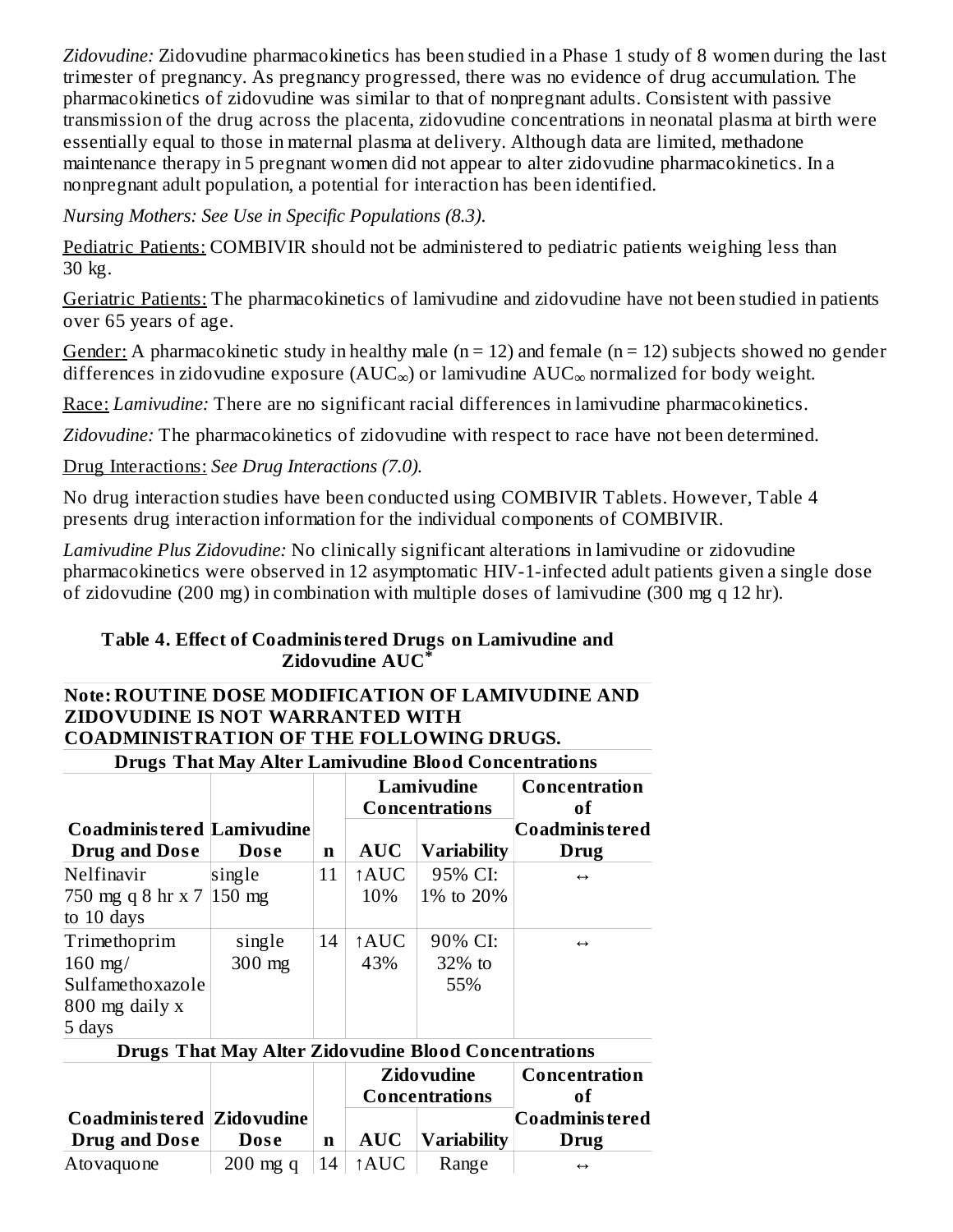| 750 mg q 12 hr<br>with food | 8 hr                |    | 31%              | 23% to<br>$78\%$ <sup>†</sup> |                   |
|-----------------------------|---------------------|----|------------------|-------------------------------|-------------------|
| Fluconazole                 | $200$ mg q          | 12 | ↑AUC             | 95% CI:                       | Not Reported      |
| 400 mg daily                | 8 hr                |    | 74%              | 54% to                        |                   |
|                             |                     |    |                  | 98%                           |                   |
| Methadone                   | $200$ mg q          | 9  | ↑AUC             | Range                         | $\leftrightarrow$ |
| 30 to 90 mg daily           | 4 <sub>hr</sub>     |    | 43%              | 16% to                        |                   |
|                             |                     |    |                  | $64\%$ <sup>†</sup>           |                   |
| Nelfinavir                  | single              | 11 | ↓AUC             | Range                         | $\leftrightarrow$ |
| 750 mg q 8 hr x 7           | $200$ mg            |    | 35%              | 28% to                        |                   |
| to 10 days                  |                     |    |                  | 41%                           |                   |
| Probenecid                  | $2 \text{ mg/kg} q$ | 3  | ↑AUC             | Range                         | Not Assessed      |
| 500 mg q 6 hr x             | 8 <sub>hr</sub> x   |    | 106%             | 100% to                       |                   |
| 2 days                      | 3 days              |    |                  | $170\%$ <sup>†</sup>          |                   |
| Rifampin                    | $200$ mg q          | 8  | ↓AUC             | 90% CI:                       | Not Assessed      |
| 600 mg daily x              | 8 hr                |    | 47%              | 41% to                        |                   |
| 14 days                     | $X$ 14 days         |    |                  | 53%                           |                   |
| Ritonavir                   | $200$ mg q          | 9  | $\downarrow$ AUC | 95% CI:                       | $\leftrightarrow$ |
| 300 mg q 6 hr x             | 8 <sub>hr</sub> x   |    | 25%              | $15%$ to                      |                   |
| 4 days                      | 4 days              |    |                  | 34%                           |                   |
| Valproic acid               | $100$ mg q          | 6  | ↑AUC             | Range                         | Not Assessed      |
| $250$ mg or                 | 8 <sub>hr</sub> x   |    | 80%              | 64% to                        |                   |
| 500 mg q 8 hr x             | 4 days              |    |                  | $130\%$ <sup>†</sup>          |                   |
| 4 days                      |                     |    |                  |                               |                   |

↑ = Increase; ↓= Decrease; ↔ = no significant change; AUC = area under the concentration versus time curve;  $CI =$  confidence interval.

This table is not all inclusive. \*

 $\dagger$  Estimated range of percent difference.

*Ribavirin:* In vitro data indicate ribavirin reduces phosphorylation of lamivudine, stavudine, and zidovudine. However, no pharmacokinetic (e.g., plasma concentrations or intracellular triphosphorylated active metabolite concentrations) or pharmacodynamic (e.g., loss of HIV-1/HCV virologic suppression) interaction was observed when ribavirin and lamivudine ( $n = 18$ ), stavudine  $(n = 10)$ , or zidovudine  $(n = 6)$  were coadministered as part of a multi-drug regimen to HIV-1/HCV coinfected patients *[see Warnings and Precautions (5.5)]*.

### **12.4 Microbiology**

Mechanism of Action: *Lamivudine:* Intracellularly, lamivudine is phosphorylated to its active 5′ triphosphate metabolite, lamivudine triphosphate (3TC-TP). The principal mode of action of 3TC-TP is inhibition of reverse transcriptase (RT) via DNA chain termination after incorporation of the nucleotide analogue. 3TC-TP is a weak inhibitor of cellular DNA polymerases  $\alpha$ ,  $\beta$ , and  $\gamma$ .

Zidovudine: Intracellularly, zidovudine is phosphorylated to its active 5'-triphosphate metabolite, zidovudine triphosphate (ZDV-TP). The principal mode of action of ZDV-TP is inhibition of RT via DNA chain termination after incorporation of the nucleotide analogue. ZDV-TP is a weak inhibitor of the cellular DNA polymerases  $\alpha$  and  $\gamma$  and has been reported to be incorporated into the DNA of cells in culture.

Antiviral Activity: *Lamivudine Plus Zidovudine:* In HIV-1–infected MT-4 cells, lamivudine in combination with zidovudine at various ratios exhibited synergistic antiretroviral activity.

*Lamivudine:* The antiviral activity of lamivudine against HIV-1 was assessed in a number of cell lines (including monocytes and fresh human peripheral blood lymphocytes) using standard susceptibility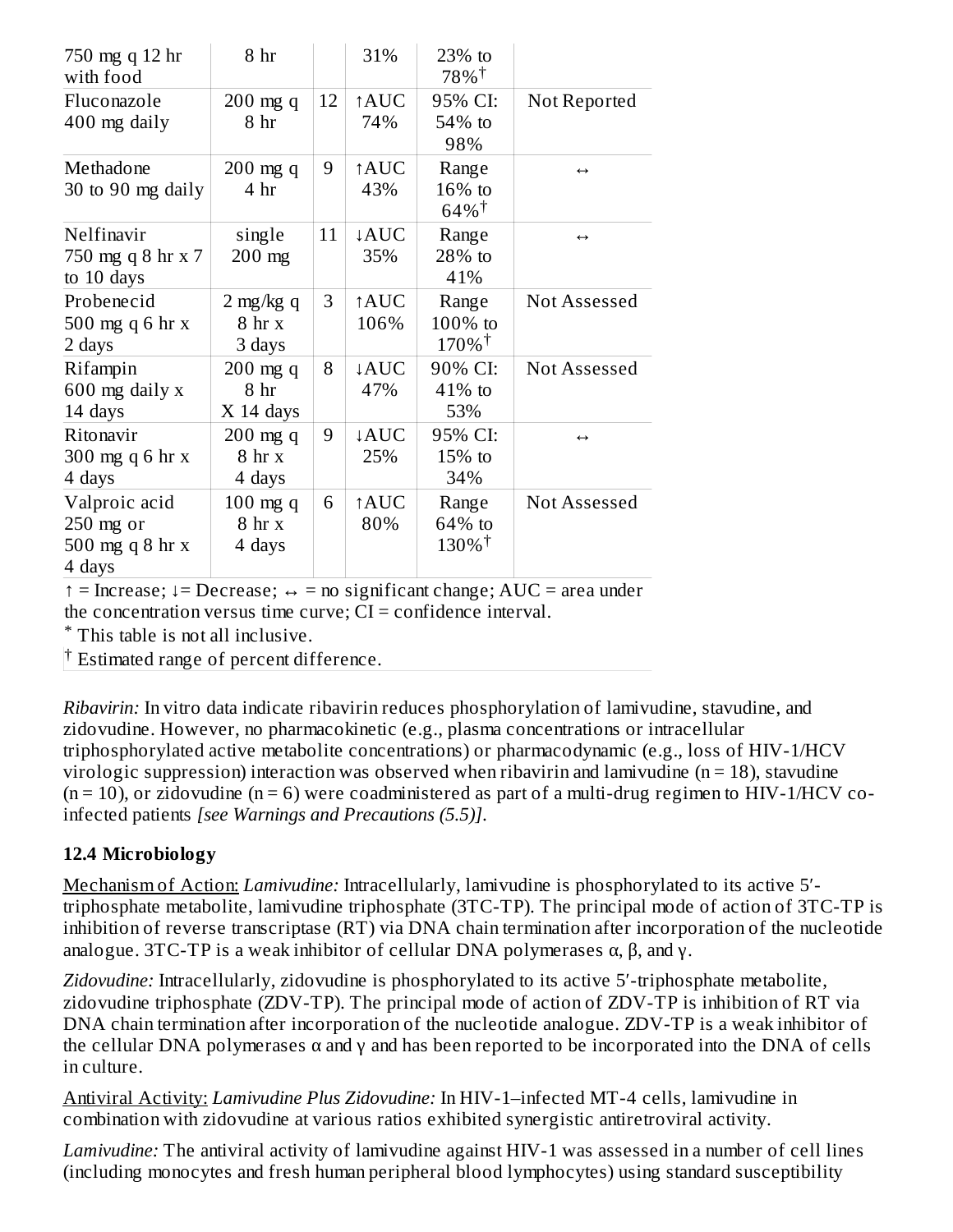assays. EC $_{50}$  values (50% effective concentrations) were in the range of 0.003 to 15  $\rm \mu M$  $(1 \mu M = 0.23 \text{ mcg/mL})$ . HIV-1 from therapy-naive subjects with no amino acid substitutions associated with resistance gave median  $EC_{50}$  values of 0.429  $\mu$ M (range: 0.200 to 2.007  $\mu$ M) from Virco (n = 92 baseline samples from COLA40263) and 2.35  $\mu$ M (1.37 to 3.68  $\mu$ M) from Monogram Biosciences ( $n = 135$  baseline samples from ESS30009). The EC<sub>50</sub> values of lamivudine against different HIV-1 clades (A-G) ranged from 0.001 to 0.120  $\mu$ M, and against HIV-2 isolates from 0.003 to 0.120  $\mu$ M in peripheral blood mononuclear cells. Ribavirin (50 μM) decreased the anti-HIV-1 activity of lamivudine by 3.5 fold in MT-4 cells.

*Zidovudine:* The antiviral activity of zidovudine against HIV-1 was assessed in a number of cell lines (including monocytes and fresh human peripheral blood lymphocytes). The  $\mathrm{EC}_{50}$  and  $\mathrm{EC}_{90}$  values for zidovudine were 0.01 to 0.49  $\mu$ M (1  $\mu$ M = 0.27 mcg/mL) and 0.1 to 9  $\mu$ M, respectively. HIV-1 from therapy-naive subjects with no amino acid substitutions associated with resistance gave median  $\mathrm{EC}_{50}$ values of  $0.011 \mu M$  (range: 0.005 to 0.110  $\mu$ M) from Virco (n = 92 baseline samples from COLA40263) and  $0.0017 \mu M$  (0.006 to 0.0340  $\mu$ M) from Monogram Biosciences (n = 135 baseline samples from ESS30009). The  $\mathrm{EC}_{50}$  values of zidovudine against different HIV-1 clades (A-G) ranged from 0.00018 to 0.02  $\mu$ M, and against HIV-2 isolates from 0.00049 to 0.004  $\mu$ M. In cell culture drug combination studies, zidovudine demonstrates synergistic activity with the nucleoside reverse transcriptase inhibitors (NRTIs) abacavir, didanosine, lamivudine, and zalcitabine; the non-nucleoside reverse transcriptase inhibitors (NNRTIs) delavirdine and nevirapine; and the protease inhibitors (PIs) indinavir, nelfinavir, ritonavir, and saquinavir; and additive activity with interferon alfa. Ribavirin has been found to inhibit the phosphorylation of zidovudine in cell culture.

Resistance: *Lamivudine Plus Zidovudine Administered As Separate Formulations:* In patients receiving lamivudine monotherapy or combination therapy with lamivudine plus zidovudine, HIV-1 isolates from most patients became phenotypically and genotypically resistant to lamivudine within 12 weeks. In some patients harboring zidovudine-resistant virus at baseline, phenotypic sensitivity to zidovudine was restored by 12 weeks of treatment with lamivudine and zidovudine. Combination therapy with lamivudine plus zidovudine delayed the emergence of amino acid substitutions conferring resistance to zidovudine.

HIV-1 strains resistant to both lamivudine and zidovudine have been isolated from patients after prolonged lamivudine/zidovudine therapy. Dual resistance required the presence of multiple amino acid substitutions, the most essential of which may be G333E. The incidence of dual resistance and the duration of combination therapy required before dual resistance occurs are unknown.

*Lamivudine:* Lamivudine-resistant isolates of HIV-1 have been selected in cell culture and have also been recovered from patients treated with lamivudine or lamivudine plus zidovudine. Genotypic analysis of isolates selected in cell culture and recovered from lamivudine-treated patients showed that the resistance was due to a specific amino acid substitution in the HIV-1 reverse transcriptase at codon 184 changing the methionine to either isoleucine or valine (M184V/I).

*Zidovudine:* HIV-1 isolates with reduced susceptibility to zidovudine have been selected in cell culture and were also recovered from patients treated with zidovudine. Genotypic analyses of the isolates selected in cell culture and recovered from zidovudine-treated patients showed substitutions in the HIV-1 RT gene resulting in 6 amino acid substitutions (M41L, D67N, K70R, L210W, T215Y or F, and K219Q) that confer zidovudine resistance. In general, higher levels of resistance were associated with greater number of amino acid substitutions.

Cross-Resistance: Cross-resistance has been observed among NRTIs.

*Lamivudine Plus Zidovudine:* Cross-resistance between lamivudine and zidovudine has not been reported. In some patients treated with lamivudine alone or in combination with zidovudine, isolates have emerged with a substitution at codon 184, which confers resistance to lamivudine. Crossresistance to abacavir, didanosine, tenofovir, and zalcitabine has been observed in some patients harboring lamivudine-resistant HIV-1 isolates. In some patients treated with zidovudine plus didanosine or zalcitabine, isolates resistant to multiple drugs, including lamivudine, have emerged (see under Zidovudine below).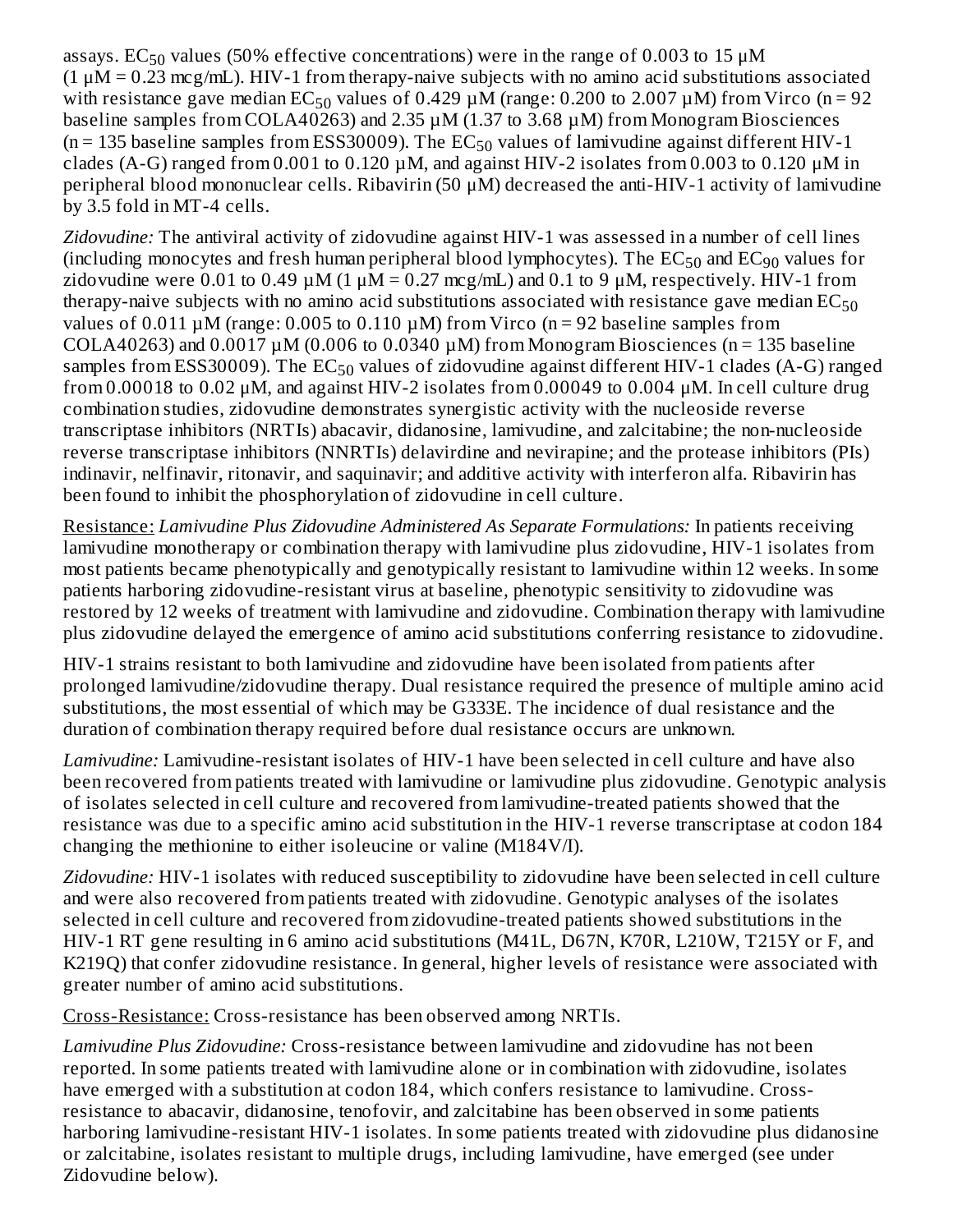*Lamivudine:* See Lamivudine Plus Zidovudine (above).

*Zidovudine:* In a study of 167 HIV-1-infected patients, isolates (n = 2) with multi-drug resistance to didanosine, lamivudine, stavudine, zalcitabine, and zidovudine were recovered from patients treated for ≥1 year with zidovudine plus didanosine or zidovudine plus zalcitabine. The pattern of resistanceassociated amino acid substitutions with such combination therapies was different (A62V, V75I, F77L, F116Y, Q151M) from the pattern with zidovudine monotherapy, with the Q151M substitution being most commonly associated with multi-drug resistance. The substitution at codon 151 in combination with substitutions at 62, 75, 77, and 116 results in a virus with reduced susceptibility to didanosine, lamivudine, stavudine, zalcitabine, and zidovudine. Thymidine analogue mutations (TAMs) are selected by zidovudine and confer cross-resistance to abacavir, didanosine, stavudine, tenofovir, and zalcitabine.

# **13 NONCLINICAL TOXICOLOGY**

# **13.1 Carcinogenesis, Mutagenesis, Impairment of Fertility**

Carcinogenicity: *Lamivudine:* Long-term carcinogenicity studies with lamivudine in mice and rats showed no evidence of carcinogenic potential at exposures up to 10 times (mice) and 58 times (rats) those observed in humans at the recommended therapeutic dose for HIV-1 infection.

*Zidovudine:* Zidovudine was administered orally at 3 dosage levels to separate groups of mice and rats (60 females and 60 males in each group). Initial single daily doses were 30, 60, and 120 mg/kg/day in mice and 80, 220, and 600 mg/kg/day in rats. The doses in mice were reduced to 20, 30, and 40 mg/kg/day after day 90 because of treatment-related anemia, whereas in rats only the high dose was reduced to 450 mg/kg/day on day 91 and then to 300 mg/kg/day on day 279.

In mice, 7 late-appearing (after 19 months) vaginal neoplasms (5 nonmetastasizing squamous cell carcinomas, 1 squamous cell papilloma, and 1 squamous polyp) occurred in animals given the highest dose. One late-appearing squamous cell papilloma occurred in the vagina of a middle-dose animal. No vaginal tumors were found at the lowest dose.

In rats, 2 late-appearing (after 20 months), nonmetastasizing vaginal squamous cell carcinomas occurred in animals given the highest dose. No vaginal tumors occurred at the low or middle dose in rats. No other drug-related tumors were observed in either sex of either species.

At doses that produced tumors in mice and rats, the estimated drug exposure (as measured by AUC) was approximately 3 times (mouse) and 24 times (rat) the estimated human exposure at the recommended therapeutic dose of 100 mg every 4 hours.

It is not known how predictive the results of rodent carcinogenicity studies may be for humans.

Mutagenicity: *Lamivudine:* Lamivudine was mutagenic in an L5178Y/TK<sup>+/-</sup> mouse lymphoma assay and clastogenic in a cytogenetic assay using cultured human lymphocytes. Lamivudine was negative in a microbial mutagenicity assay, in an in vitro cell transformation assay, in a rat micronucleus test, in a rat bone marrow cytogenetic assay, and in an assay for unscheduled DNA synthesis in rat liver.

Zidovudine: Zidovudine was mutagenic in an L5178Y/TK<sup>+/-</sup> mouse lymphoma assay, positive in an in vitro cell transformation assay, clastogenic in a cytogenetic assay using cultured human lymphocytes, and positive in mouse and rat micronucleus tests after repeated doses. It was negative in a cytogenetic study in rats given a single dose.

Impairment of Fertility: *Lamivudine:* In a study of reproductive performance, lamivudine, administered to male and female rats at doses up to 130 times the usual adult dose based on body surface area considerations, revealed no evidence of impaired fertility (judged by conception rates) and no effect on the survival, growth, and development to weaning of the offspring.

*Zidovudine:* Zidovudine, administered to male and female rats at doses up to 7 times the usual adult dose based on body surface area considerations, had no effect on fertility judged by conception rates.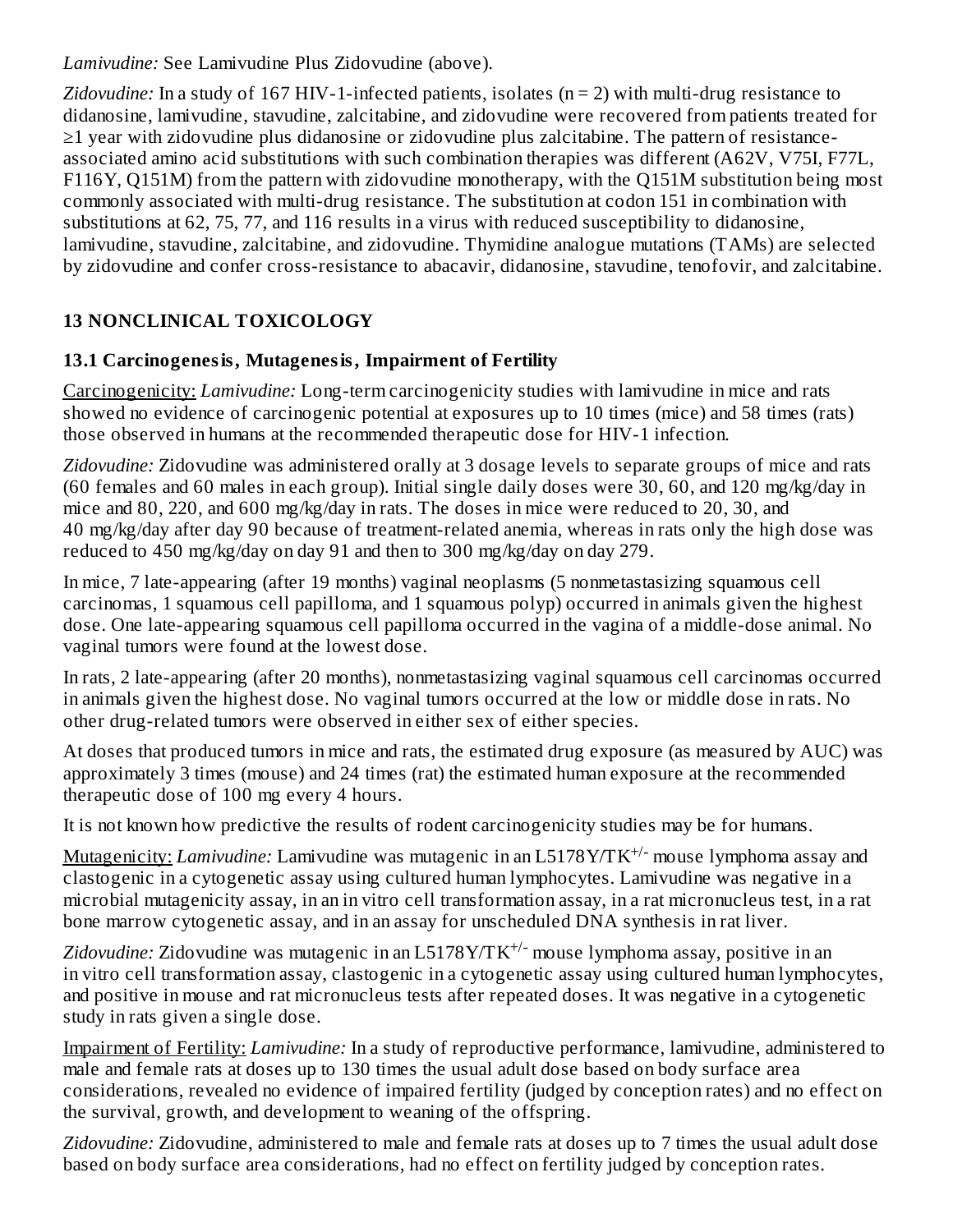### **13.2 Reproductive and Developmental Toxicology Studies**

Lamivudine: Reproduction studies have been performed in rats and rabbits at orally administered doses up to 4,000 mg/kg/day and 1,000 mg/kg/day, respectively, producing plasma levels up to approximately 35 times that for the adult HIV dose. No evidence of teratogenicity due to lamivudine was observed. Evidence of early embryolethality was seen in the rabbit at exposure levels similar to those observed in humans, but there was no indication of this effect in the rat at exposure levels up to 35 times those in humans. Studies in pregnant rats and rabbits showed that lamivudine is transferred to the fetus through the placenta.

Zidovudine: Oral teratology studies in the rat and in the rabbit at doses up to 500 mg/kg/day revealed no evidence of teratogenicity with zidovudine. Zidovudine treatment resulted in embryo/fetal toxicity as evidenced by an increase in the incidence of fetal resorptions in rats given 150 or 450 mg/kg/day and rabbits given 500 mg/kg/day. The doses used in the teratology studies resulted in peak zidovudine plasma concentrations (after one half of the daily dose) in rats 66 to 226 times, and in rabbits 12 to 87 times, mean steady-state peak human plasma concentrations (after one sixth of the daily dose) achieved with the recommended daily dose (100 mg every 4 hours). In an in vitro experiment with fertilized mouse oocytes, zidovudine exposure resulted in a dose-dependent reduction in blastocyst formation. In an additional teratology study in rats, a dose of 3,000 mg/kg/day (very near the oral median lethal dose in rats of 3,683 mg/kg) caused marked maternal toxicity and an increase in the incidence of fetal malformations. This dose resulted in peak zidovudine plasma concentrations 350 times peak human plasma concentrations. (Estimated area under the curve [AUC] in rats at this dose level was 300 times the daily AUC in humans given 600 mg/day.) No evidence of teratogenicity was seen in this experiment at doses of 600 mg/kg/day or less.

# **14 CLINICAL STUDIES**

There have been no clinical trials conducted with COMBIVIR. See *Clinical Pharmacology (12.3)* for information about bioequivalence. One COMBIVIR Tablet given twice daily is an alternative regimen to EPIVIR Tablets 150 mg twice daily plus RETROVIR 600 mg per day in divided doses.

### **14.1 Adults**

Lamivudine Plus Zidovudine: The NUCB3007 (CAESAR) study was conducted using EPIVIR 150-mg Tablets (150 mg twice daily) and RETROVIR 100-mg Capsules (2 x 100 mg 3 times daily). CAESAR was a multi-center, double-blind, placebo-controlled study comparing continued current therapy (zidovudine alone [62% of patients] or zidovudine with didanosine or zalcitabine [38% of patients]) to the addition of EPIVIR or EPIVIR plus an investigational non-nucleoside reverse transcriptase inhibitor, randomized 1:2:1. A total of 1,816 HIV-1-infected adults with 25 to 250 (median 122) CD4 cells/mm<sup>3</sup> at baseline were enrolled: median age was 36 years, 87% were male, 84% were nucleoside-experienced, and 16% were therapy-naive. The median duration on study was 12 months. Results are summarized in Table 5.

|                        |             | <b>EPIVIR</b> | <b>EPIVIR</b>         |
|------------------------|-------------|---------------|-----------------------|
|                        | Current     | plus Current  | plus a NNRTI*         |
|                        | Therapy     | Therapy       | plus Current          |
| Endpoint               | $(n = 460)$ | $(n = 896)$   | Therapy ( $n = 460$ ) |
| $HIV-1$ progression or | 90 (19.6%)  | 86 (9.6%)     | 41 (8.9%)             |
| death                  |             |               |                       |
| Death                  | $27(5.9\%)$ | 23 (2.6%)     | 14 (3.0%)             |

#### **Table 5. Number of Patients (%) With At Least 1 HIV-1 Dis eas e-Progression Event or Death**

An investigational non-nucleoside reverse transcriptase inhibitor not \*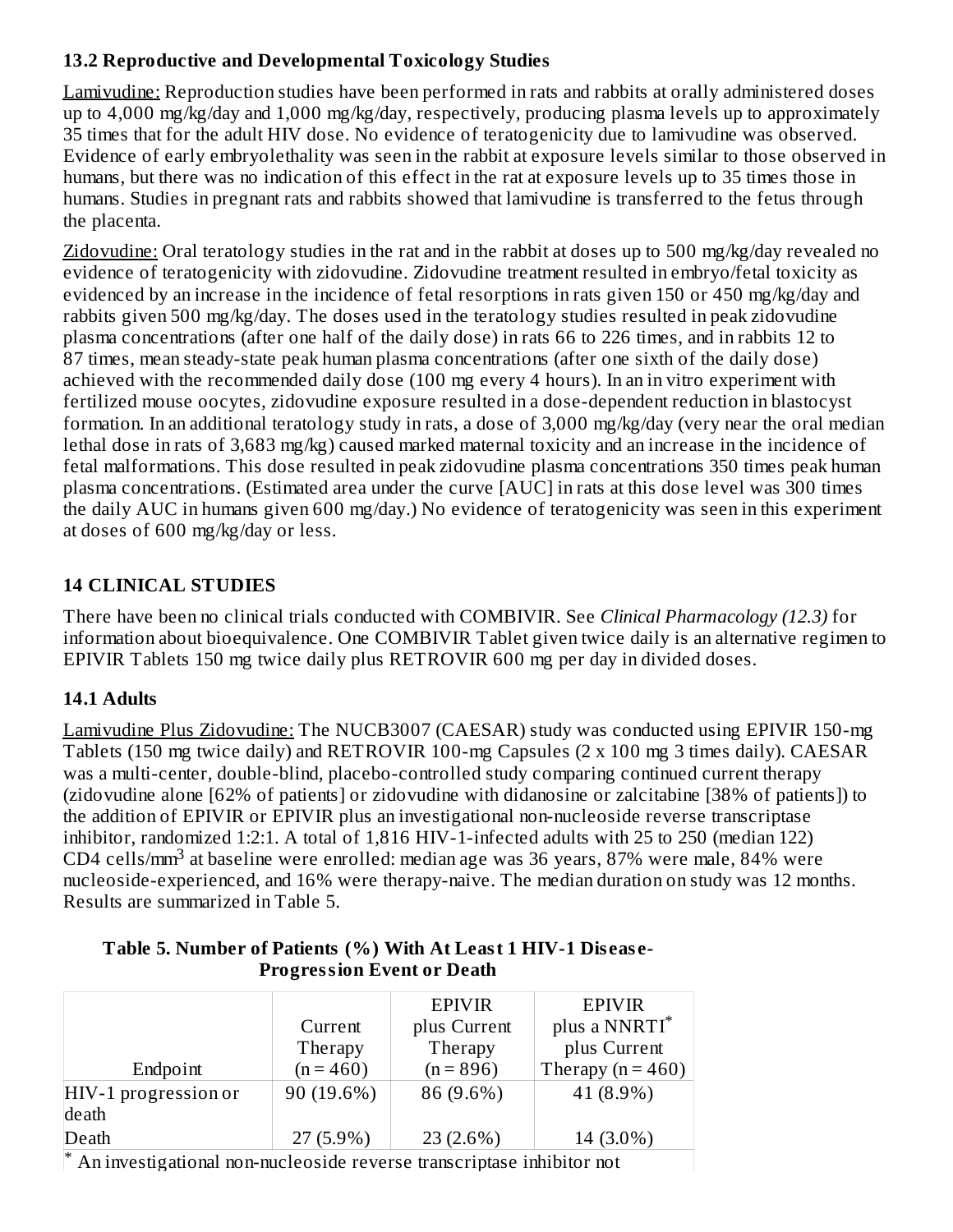# **14.2 Prevention of Maternal-Fetal HIV-1 Transmission**

The utility of zidovudine alone for the prevention of maternal-fetal HIV-1 transmission was demonstrated in a randomized, double-blind, placebo-controlled trial conducted in HIV-1-infected pregnant women with CD4+ cell counts of 200 to 1,818 cells/mm<sup>3</sup> (median in the treated group: -<br>560 cells/mm<sup>3</sup>) who had little or no previous exposure to zidovudine. Oral zidovudine was initiated between 14 and 34 weeks of gestation (median 11 weeks of therapy) followed by IV administration of zidovudine during labor and delivery. Following birth, neonates received oral zidovudine syrup for 6 weeks. The study showed a statistically significant difference in the incidence of HIV-1 infection in the neonates (based on viral culture from peripheral blood) between the group receiving zidovudine and the group receiving placebo. Of 363 neonates evaluated in the study, the estimated risk of HIV-1 infection was 7.8% in the group receiving zidovudine and 24.9% in the placebo group, a relative reduction in transmission risk of 68.7%. Zidovudine was well tolerated by mothers and infants. There was no difference in pregnancy-related adverse events between the treatment groups.

# **16 HOW SUPPLIED/STORAGE AND HANDLING**

COMBIVIR Tablets, containing 150 mg lamivudine and 300 mg zidovudine, are white, scored, filmcoated, modified-capsule-shaped tablets, debossed on both tablet faces, such that when broken in half, the full "GXFC3" code is present on both halves of the tablet ("GX" on one face and "FC3" on the opposite face of the tablet). They are available as follows:

6 Tablets/Bottle (NDC 21695-846-06).

# **Store between 2° and 30°C (36° and 86°F).**

# **17 PATIENT COUNSELING INFORMATION**

### **17.1 Advice for the Patient**

Neutropenia and Anemia: Patients should be informed that the important toxicities associated with zidovudine are neutropenia and/or anemia. They should be told of the extreme importance of having their blood counts followed closely while on therapy, especially for patients with advanced HIV-1 disease *[see Warnings and Precautions (5.1)]*.

Co-infection With HIV-1 and HBV: Patients co-infected with HIV-1 and HBV should be informed that deterioration of liver disease has occurred in some cases when treatment with lamivudine was discontinued. Patients should be advised to discuss any changes in regimen with their physician *[see Warnings and Precautions (5.4)]*.

Drug Interactions: Patients should be cautioned about the use of other medications, including ganciclovir, interferon alfa, and ribavirin, which may exacerbate the toxicity of zidovudine *[see Drug Interactions (7.3)]*.

Redistribution/Accumulation of Body Fat: Patients should be informed that redistribution or accumulation of body fat may occur in patients receiving antiretroviral therapy and that the cause and long-term health effects of these conditions are not known at this time *[see Warnings and Precautions (5.9)]*.

Information About Therapy with COMBIVIR: COMBIVIR is not a cure for HIV-1 infection and patients may continue to experience illnesses associated with HIV-1 infection, including opportunistic infections. Patients should be advised that the use of COMBIVIR has not been shown to reduce the risk of transmission of HIV-1 to others through sexual contact or blood contamination. Patients should be advised of the importance of taking COMBIVIR exactly as it is prescribed.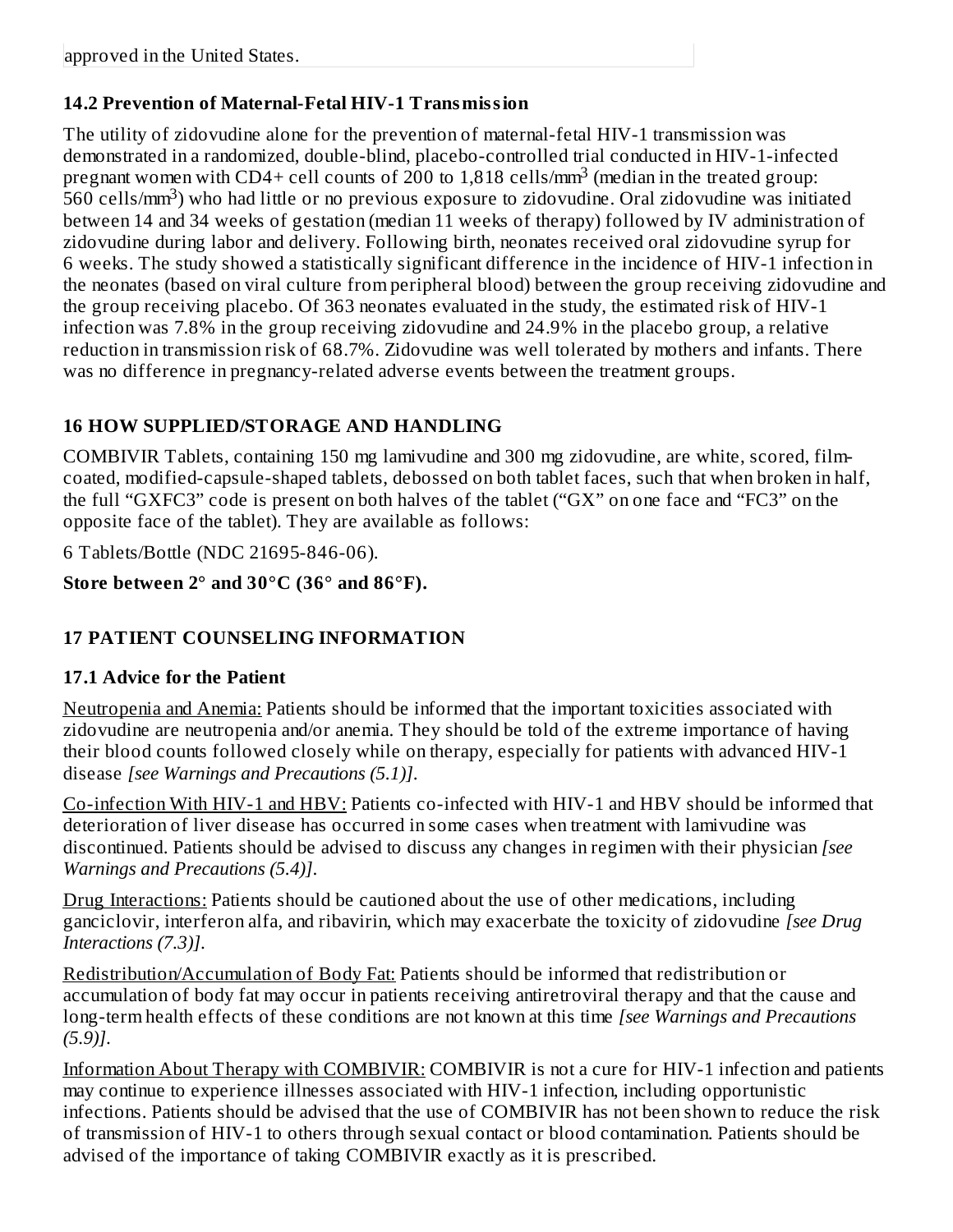COMBIVIR should not be coadministered with drugs containing lamivudine, zidovudine, or emtricitabine, including EPIVIR (lamivudine), EPIVIR-HBV (lamivudine), RETROVIR (zidovudine), EPZICOM (abacavir sulfate and lamivudine), TRIZIVIR (abacavir sulfate, lamivudine, and zidovudine), ATRIPLA (efavirenz, emtricitabine, and tenofovir), EMTRIVA (emtricitabine), or TRUVADA (emtricitabine and tenofovir) *[see Warnings and Precautions (5.5)].*

EPIVIR, EPIVIR-HBV, RETROVIR, EPZICOM, and TRIZIVIR are registered trademarks of GlaxoSmithKline. ATRIPLA, EMTRIVA, and TRUVADA are trademarks of their respective owners and are not trademarks of GlaxoSmithKline. The makers of these brands are not affiliated with and do not endorse GlaxoSmithKline or its products.

GlaxoSmithKline Research Triangle Park, NC 27709

Lamivudine is manufactured under agreement from

**Shire Pharmaceuticals Group plc** Basingstoke, UK

©2009, GlaxoSmithKline. All rights reserved.

Repackaged by:

Rebel Distributors Corp

Thousand Oaks, CA 91320

# **PRINCIPAL DISPLAY PANEL**

NDC 21695-846-06

### **COMBIVIR ®**

*(lamivudine and zidovudine)*

*Tablets 150 mg/300 mg*

**R only x**

# **6 Tablets**

Each tablet contains 150 mg

of lamivudine and 300 mg

of zidovudine.

Store between 2<sup>o</sup> and

 $30^{\circ}$ C (36<sup>o</sup> and 86<sup>o</sup>F).

See prescribing

Information for dosage Information.

Do not use if printed

safety seal under cap

is broken or missing.

GlaxoSmithKline

Research Triangle Park,

NC 27709

Lamivudine is

manufactured under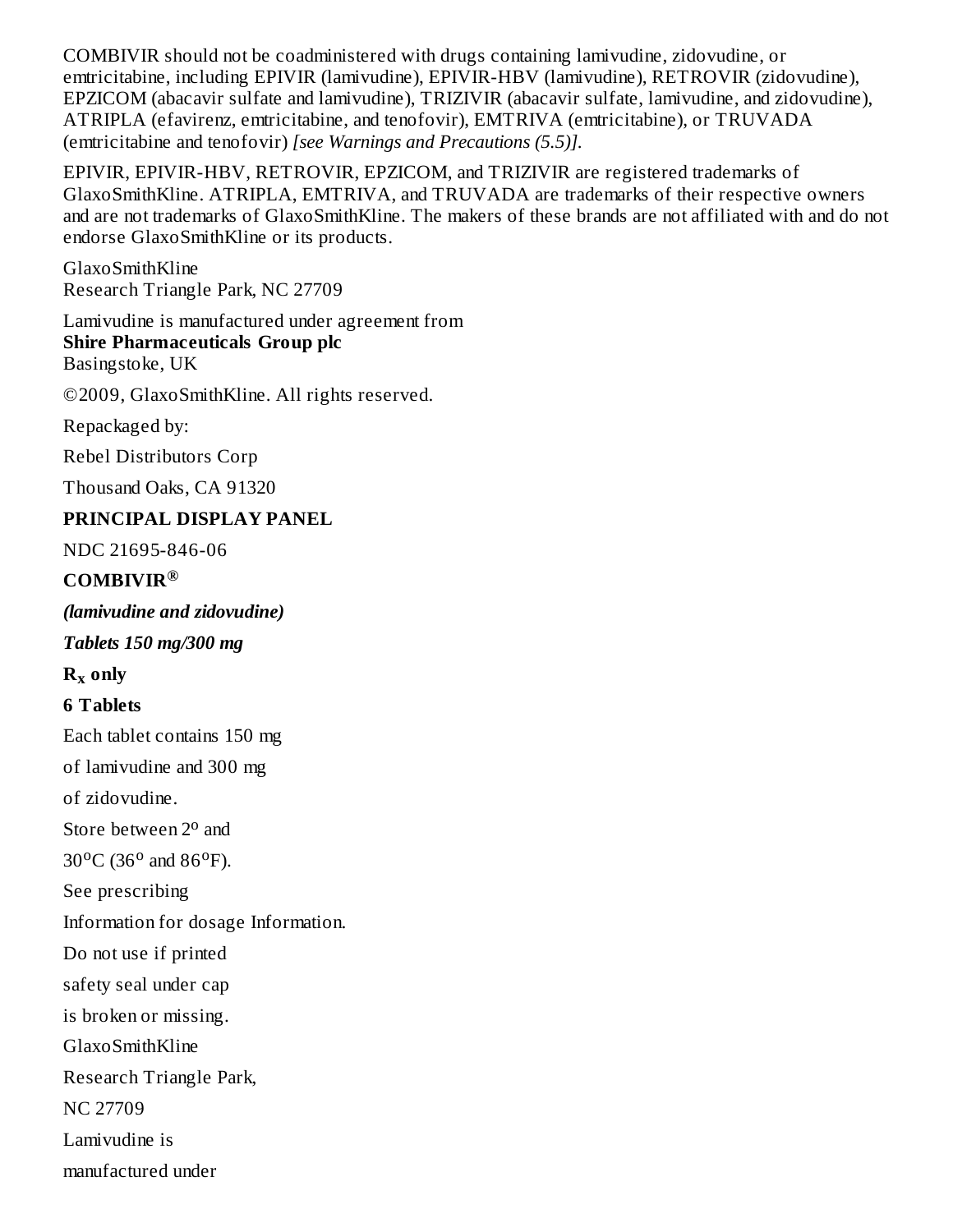agreement from

Shire Pharmaceuticals Group plc

Basingstoke, UK

Made in UK

10000000065308 Rev. 2/09

Repackage by:

Rebel Distributors Corp

Thousand Oaks, CA 91320



#### **COMBIVIR**

ш

lamivudine and zidovudine tablet, film coated

| <b>Product Information</b>                                         |                         |                    |                              |                 |
|--------------------------------------------------------------------|-------------------------|--------------------|------------------------------|-----------------|
| Product Type                                                       | HUMAN PRESCRIPTION DRUG | Item Code (Source) | NDC:21695-846(NDC:0173-0595) |                 |
| <b>Route of Administration</b>                                     | ORAL                    |                    |                              |                 |
|                                                                    |                         |                    |                              |                 |
|                                                                    |                         |                    |                              |                 |
| <b>Active Ingredient/Active Moiety</b>                             |                         |                    |                              |                 |
|                                                                    | <b>Ingredient Name</b>  |                    | <b>Basis of Strength</b>     | Strength        |
| LAMIVUDINE (UNII: 2T8Q726O95) (LAMIVUDINE - UNII:2T8Q726O95)       |                         |                    | <b>LAMIVUDINE</b>            | $150$ mg        |
| ZIDO VUDINE (UNII: 4B9 XT59 T7S) (ZIDO VUDINE - UNII:4B9 XT59 T7S) |                         |                    | <b>ZIDO VUDINE</b>           | $300$ mg        |
|                                                                    |                         |                    |                              |                 |
|                                                                    |                         |                    |                              |                 |
| <b>Inactive Ingredients</b>                                        |                         |                    |                              |                 |
|                                                                    | <b>Ingredient Name</b>  |                    |                              | <b>Strength</b> |
| <b>COLLOIDAL SILICON DIOXIDE (UNII: ETJ7Z6XBU4)</b>                |                         |                    |                              |                 |
| HYPROMELLOSES (UNII: 3NXW29V3WO)                                   |                         |                    |                              |                 |
| MAGNESIUM STEARATE (UNII: 70097M6I30)                              |                         |                    |                              |                 |
| CELLULOSE, MICRO CRYSTALLINE (UNII: OP1R32D61U)                    |                         |                    |                              |                 |